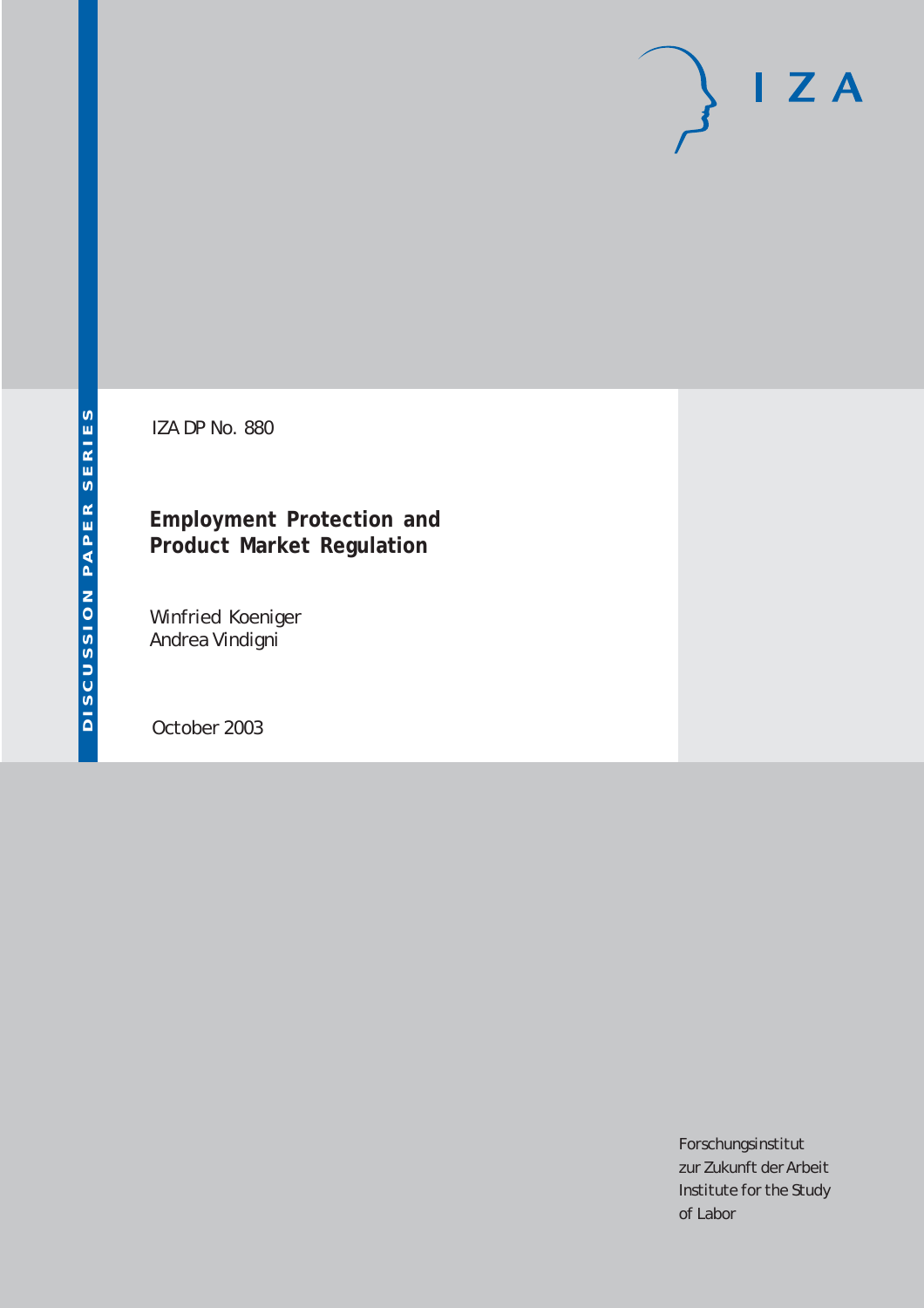# **Employment Protection and Product Market Regulation**

## **Winfried Koeniger**

*IZA Bonn* 

## **Andrea Vindigni**

*IIES, Stockholm University and IZA Bonn* 

Discussion Paper No. 880 October 2003

IZA

P.O. Box 7240 D-53072 Bonn **Germany** 

Tel.: +49-228-3894-0 Fax: +49-228-3894-210 Email: [iza@iza.org](mailto:iza@iza.org)

This Discussion Paper is issued within the framework of IZA's research area *Internationalization of Labor Markets.* Any opinions expressed here are those of the author(s) and not those of the institute. Research disseminated by IZA may include views on policy, but the institute itself takes no institutional policy positions.

The Institute for the Study of Labor (IZA) in Bonn is a local and virtual international research center and a place of communication between science, politics and business. IZA is an independent, nonprofit limited liability company (Gesellschaft mit beschränkter Haftung) supported by Deutsche Post World Net. The center is associated with the University of Bonn and offers a stimulating research environment through its research networks, research support, and visitors and doctoral programs. IZA engages in (i) original and internationally competitive research in all fields of labor economics, (ii) development of policy concepts, and (iii) dissemination of research results and concepts to the interested public. The current research program deals with (1) mobility and flexibility of labor, (2) internationalization of labor markets, (3) welfare state and labor market, (4) labor markets in transition countries, (5) the future of labor, (6) evaluation of labor market policies and projects and (7) general labor economics.

IZA Discussion Papers often represent preliminary work and are circulated to encourage discussion. Citation of such a paper should account for its provisional character. A revised version may be available on the IZA website ([www.iza.org](http://www.iza.org/)) or directly from the author.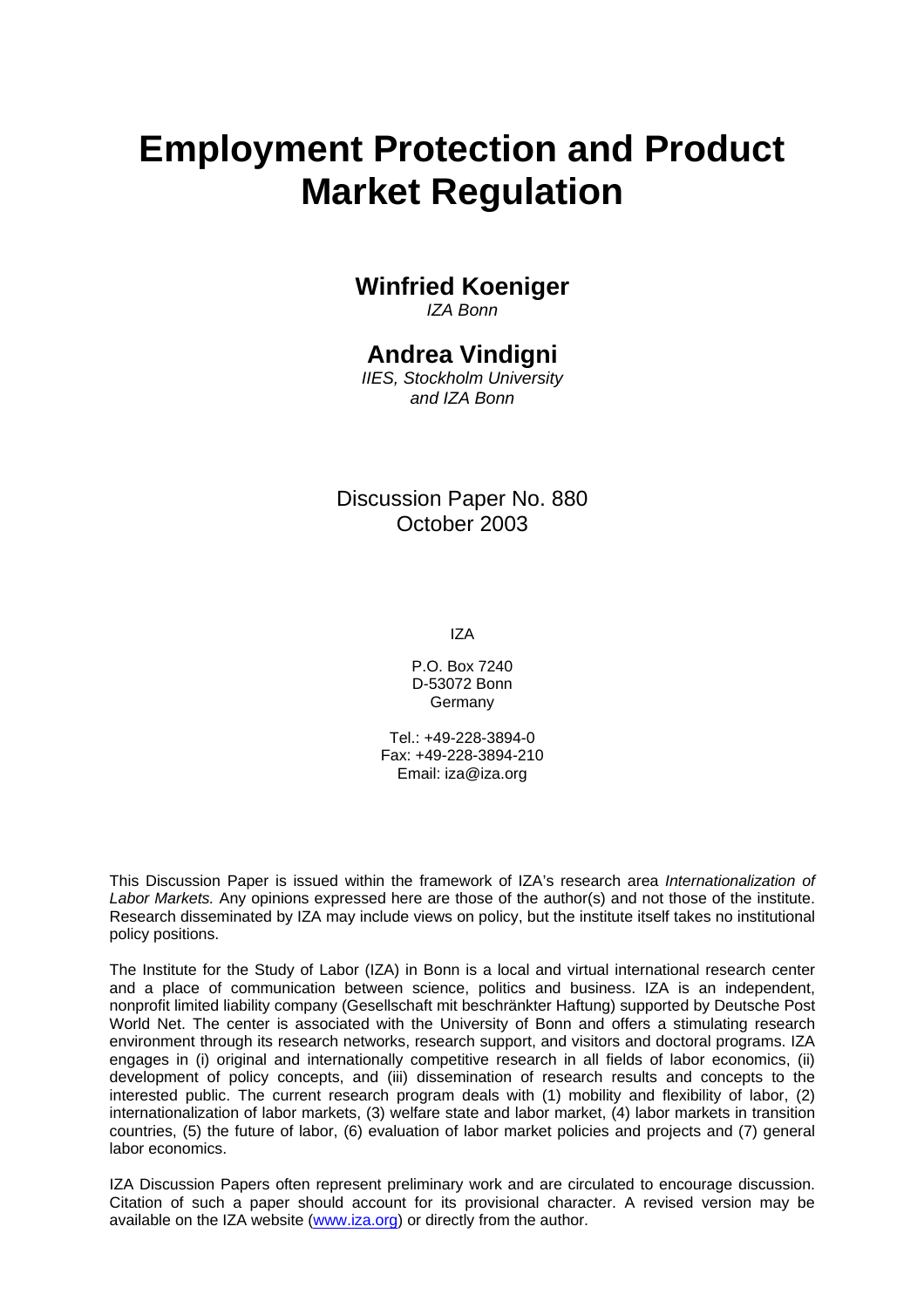IZA Discussion Paper No. 880 October 2003

## **ABSTRACT**

## **Employment Protection and Product Market Regulation**[∗](#page-2-0)

Product market regulation and employment protection are highly correlated across OECD countries. Using an augmented model of monopolistic competition we show why in countries with more regulated product markets, incumbent workers prefer to protect jobs relatively more. Product market regulation increases the scope for employment protection because firms can bear the cost of employment protection more easily and still break even. Moreover, product market regulation decreases employment so that the workers' outside option becomes relatively worse. This increases the incentive to protect the job.

JEL Classification: J63, J65, L16

Keywords: collective dismissal cost, political economy

Corresponding author:

Winfried Koeniger IZA P.O. Box 7240 53072 Bonn Germany Tel.: +49 228 3894 512 Fax: +49 228 3894 510 Email: [koeniger@iza.org](mailto:koeniger@iza.org)

 $\overline{a}$ 

<span id="page-2-0"></span><sup>∗</sup> We thank Torben Andersen, Giuseppe Bertola, Gilles Saint-Paul, Dennis Snower, seminar participants at the CFS-ECB joint lunchtime seminar, Tilburg University, WZB and an IZA brown-bag lunch for very helpful comments.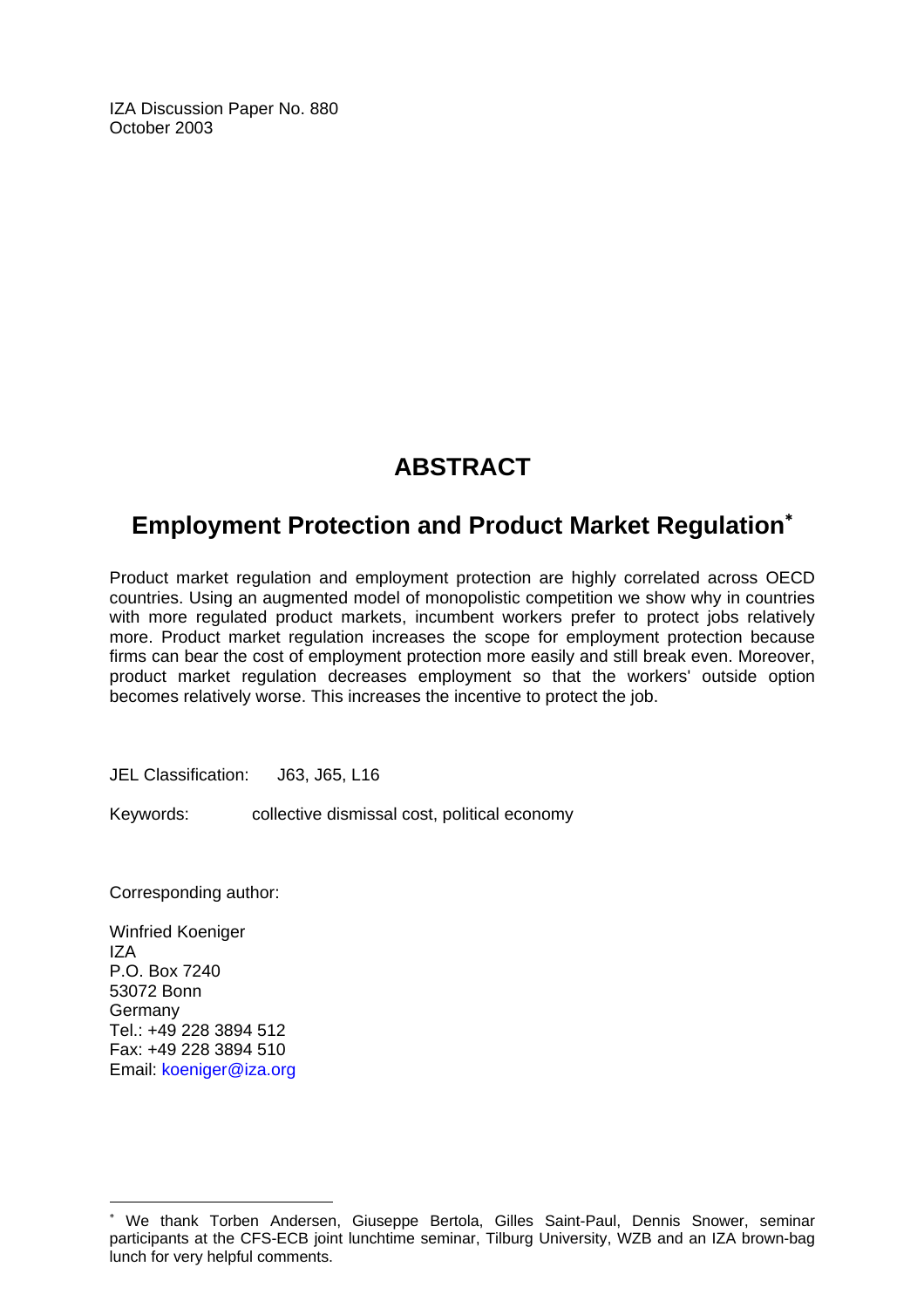Interactions between labor and product markets have received considerable attention in recent  $\mathcal{H}$  lw do wr down division wr down division down division for  $\mathbf{f}$  representation  $\mathbf{f}$ to understand why both types of regulation vary substantially across OECD countries and tend to be positively correlated (see, e.g., Nicoletti et al.  $(2001)$ ). In Figure 1 we replicate the positive correlation between product market regulation (PMR) and employment protection legislation (EPL) in OECD countries. We use summary indicators for the 90s which are reported in Nicoletti et al.  $(1999)$ . The correlation is .72 and highly significant. Whereas Anglo-Saxon countries have flexible labor markets and deregulated product markets the opposite is the case for continental European frama iurp d wkhruhovi lw lv lv lv lv lv lv lv lv latingwhenvl $\frac{1}{2}$  which since  $\frac{1}{2}$  and  $\frac{1}{2}$  in less left with  $\frac{1}{2}$  and  $\frac{1}{2}$  in let  $\frac{1}{2}$  and  $\frac{1}{2}$  in let  $\frac{1}{2}$  and  $\frac{1}{2}$  in let  $\$ either no distortions or distortions in both labor *and* product markets. A priori one might expect that adding one distortion would decrease the desire for adding another distortion unless there are vxevwddul vadparddulwdiaeth wah wad uhi wy y powad shydwddid aleadau lyddau lyddiaethol wah call oderu d $_{\rm r}$  surgxfu laga sroling sroling sroling sroling sroling sroling  $_{\rm r}$  or  $_{\rm r}$  sroling sroling sroling sroling sroling sroling sroling sroling sroling sroling sroling sroling sroling sroling sroling srolin (see, e.g., Orszag and Snower  $(1998)$ ) on the importance of economic and political complementarities for policy reform). Indeed, we show why it is particularly difficult to deregulate labor markets if product markets are heavily regulated. We focus on the interests of incumbent workers because they are the only ones who benefit from employment protection. Hence, it is an essential starting point to investigate how labor and product market regulation interact for this group of the  $\mathbf{r}$  srstate with  $\mathbf{r}$ 

 $\mathcal{L}_{\mathbf{r}}$  which is the square element of  $\mathcal{L}_{\mathbf{r}}$  is a hypothesis which we have  $\mathcal{L}_{\mathbf{r}}$ of product markets as exogenously determined by the judicial system (see Djankov et al.  $(2002)$ , Table 7, for the association of judicial systems with entry regulation). Instead of arguing that the judicial system determines regulation both in the product and labor market (see Botero et al.  $(2003)$  for the effect of judicial systems on labor market regulation) we investigate how product market regulation endogenously changes the incentives for the regulation of labor markets. We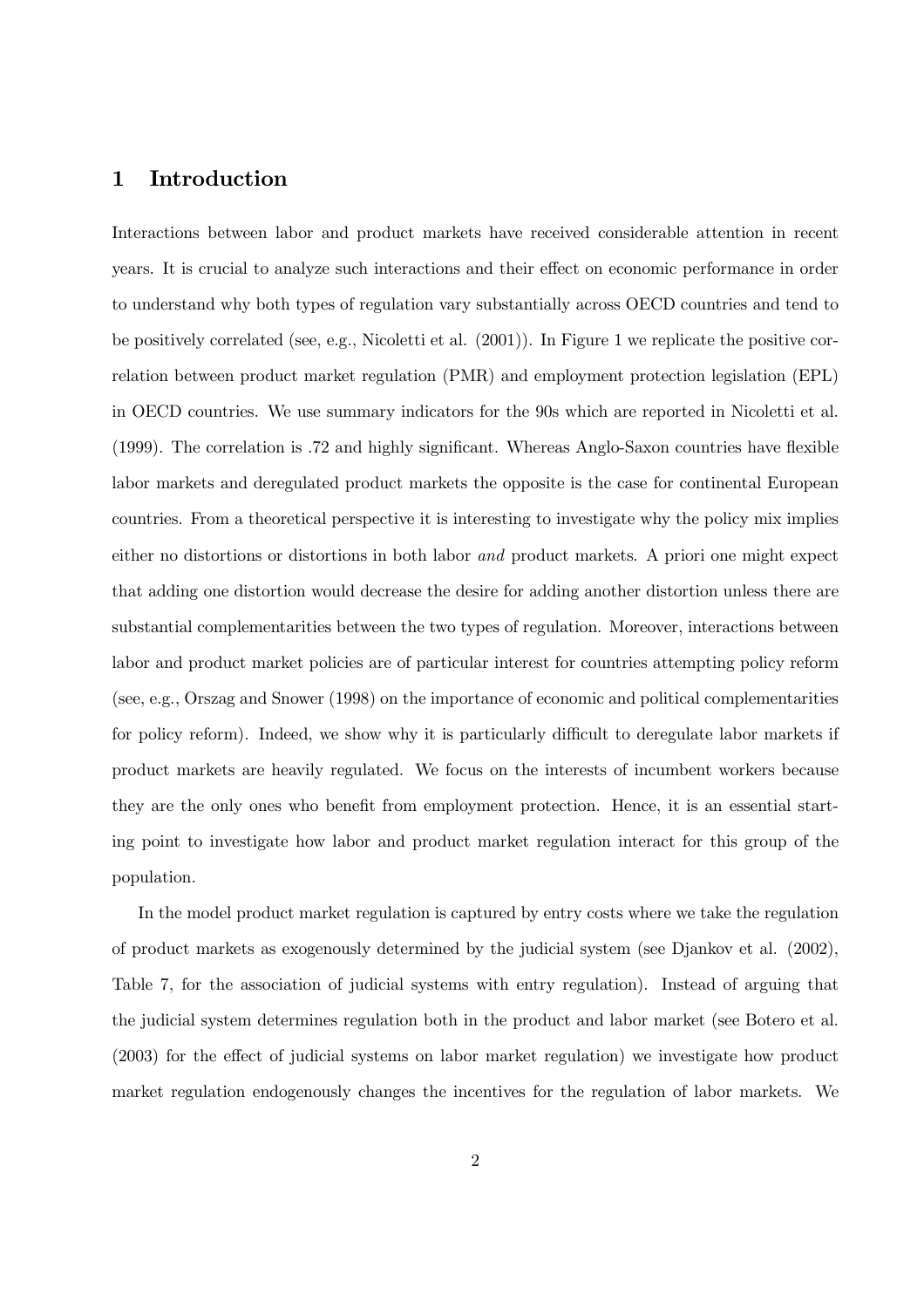

Figure 1: Product Market Regulation (PMR) and Employment Protection Legislation (EPL) in OECD countries. Source: Nicoletti et al. (1999), Tables A3.7 and A3.11. The indicator on product market regulation summarizes state control, barriers to entrepreneurship, barriers to trade and investment, and economic and administrative regulation. The indicator on employment protection summarizes regulation for regular and temporary contracts.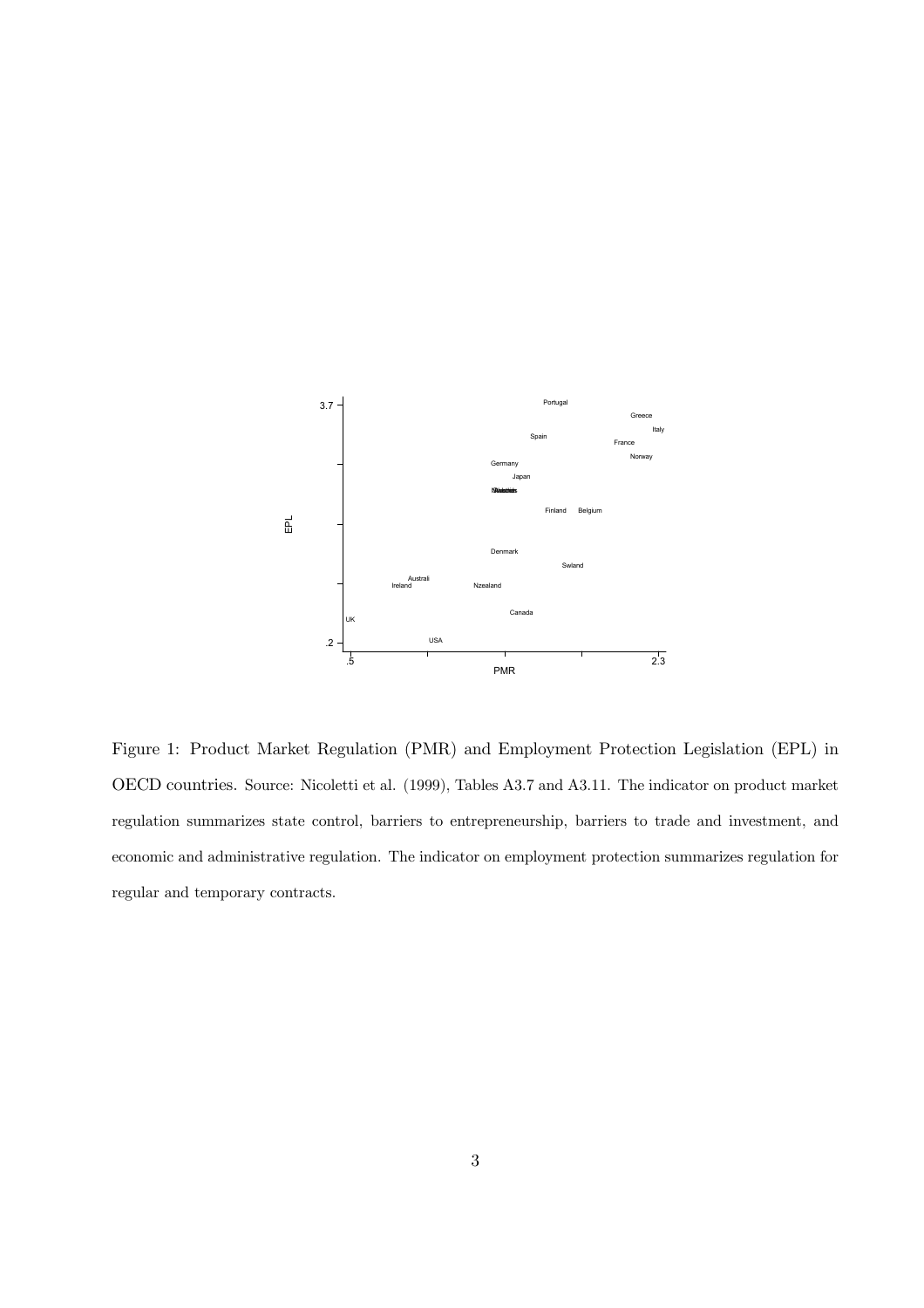focus on EPL which we assume to imply wasteful costs so that EPL feeds back into the structure of the product market: in the model, EPL decreases the equilibrium number of firms and thus has a negative effect on competition in the product market.

The product market is modelled similar to Blanchard and Giavazzi (2003). In the labor market workers compete for jobs ex ante but appropriate rents ex post. In order to derive analytic results we assume that each firm employs only one worker. This implies that firing costs have to be interpreted as collective dismissal costs or other exit costs since firms lack an additional margin of adjustment given that they cannot employ more than one worker. Although this is a quite restrictive assumption, it is a useful first step to convey the message as simple as possible before analyzing numerically interactions between product and labor market regulation for multiple-worker firms in future research. Moreover, collective dismissal costs are an important component of EPL (see OECD, 1999). In order to identify product and labor market regulation in the simplified modeling structure, we assume that the firm can fire and rehire without having to pay the set-up cost again.

We obtain the following results analyzing two scenarios. First we assume that workers transfer a downpayment to the firm so that firing costs do not exert a negative effect on entry because the firm is compensated ex ante. We show that set-up costs increase the scope for firing cost because firms can bear higher firing cost  $ex$  post without closing down. Second we relax the assumption of a downpayment so that firing costs negatively affect entry. We show in such a setting that set-up costs increase the benefits of firing costs for incumbent workers. This is because product market regulation decreases employment and thus the outside option of workers: once fired, it becomes more difficult to become reemployed so that the asset value of an unemployed worker falls.

The model closest to this paper is the one by Blanchard and Giavazzi  $(2003).<sup>1</sup>$  Instead of focussing on the bargaining power of workers in the wage setting rule and its interaction with

<sup>&</sup>lt;sup>1</sup>Ebell and Häfke  $(2003)$  extend the model to a fully dynamic framework and provide quantitative results on the wage and employment effects. Of course, interactions between product market rents and wage setting have been analyzed already before. E.g., Dowrick (1989) investigates the effect of rents in the product market on union bargaining. However, in Dowrick's static model the number of firms and the threat points are exogenous.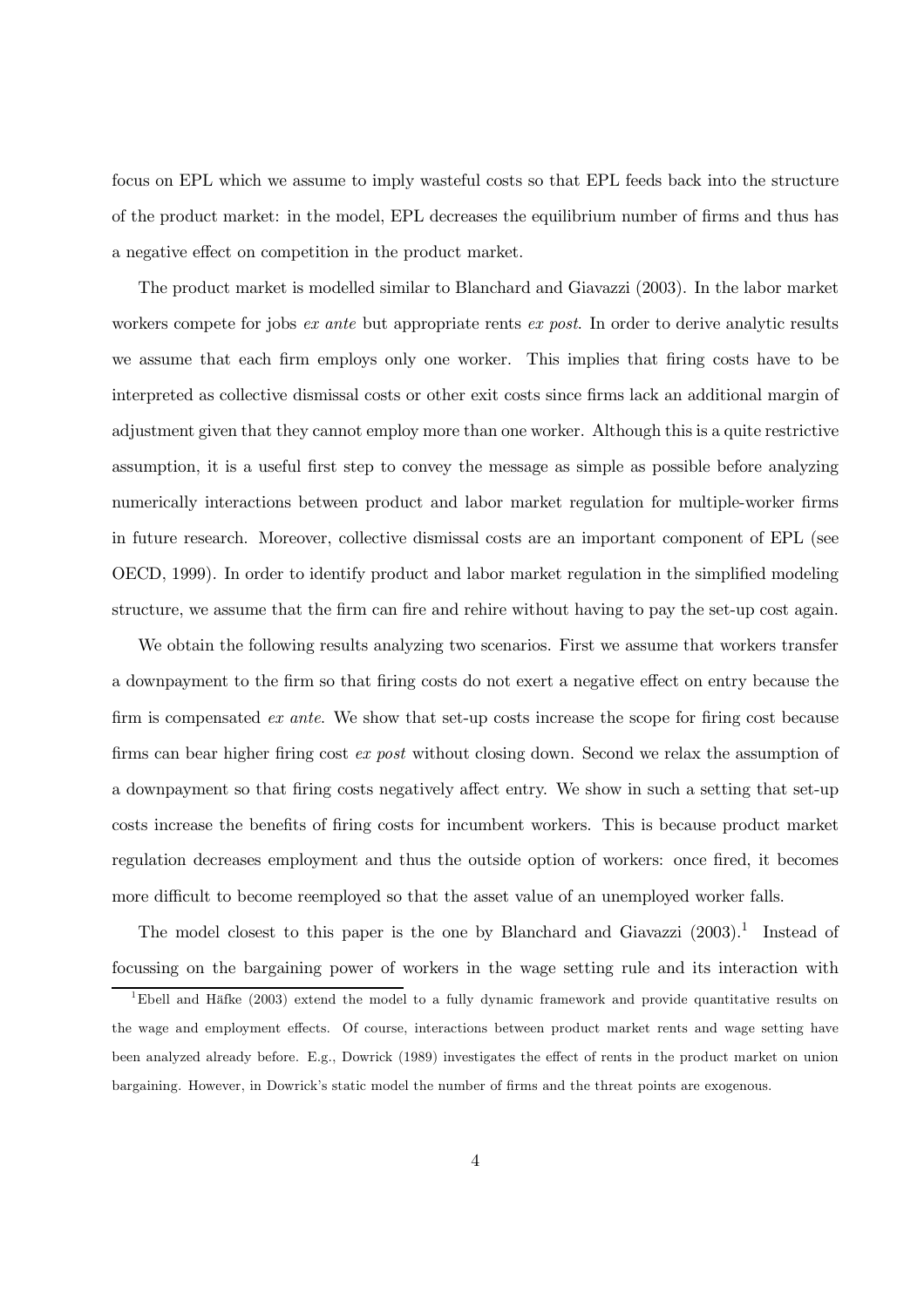$s$ surdxfu indictive completency, we directly its directly rise interaction of product indicate  $\sim$   $\sigma$  directly directly directly  $\sim$ costs abstracting from wage effects. Moreover, in the politico-economic analysis we explicitly take into account the general equilibrium feedbacks effects through changes of the number of firms.  $P_{\text{max}}$  ranged  $P_{\text{max}}$  , ranged  $P_{\text{max}}$  and  $P_{\text{max}}$  is a regular model with product measure  $P_{\text{max}}$  . increases static rents in the job of which workers want to appropriate more. Interestingly, it is not even clear from a theoretical perspective that product market regulation increases rents in real terms as shown by Blanchard and Giavazzi  $(2003)$ : regulation implies higher consumer prices and if this effect is strong enough it can more than outweigh the nominal wage increase. In our model, wages are exogenous ex post (in the downpayment case the wage bill is flexible ex ante) and the complementarity between firing and entry costs results from the effect of regulation on the dynamic rents: regulation decreases the number of jobs which makes the workers' outside option relatively

Opposite to what we find in our paper, Amable and Gatti  $(2001)$  show in a dynamic efficiencywage model that firing costs should increase if product markets become more competitive. In their model firing costs counterbalance the negative employment effect resulting from higher turnover in a more competitive environment. However, the model's predictions are opposite to the empirical cross-country evidence presented above.

The following three politico-economic papers are related to our research. Belot (2002) or Hassler hw dond (5335) dugaa hoor soo phaqaan phaasan ah saan oo lada la wadan dul oo la waa oo dadka loo continental Europe because mobility costs are higher in Europe. We propose another mechanism related to product market regulation. More closely related are the papers by Saint-Paul  $(2002)$  $\frac{1}{2}$ here  $\frac{1}{2}$  which is done what for the latter which  $\frac{1}{2}$  is a contribution of under  $\frac{1}{2}$ analyze the effect of regulation on the dynamic rents which are endogenously determined.

The rest of the paper is structured as follows. In Section 2 we present the model of the product and labor market. In Section 3 we solve for the economic equilibrium before we discuss politicoeconomic considerations in Section 4. We conclude in Section 5.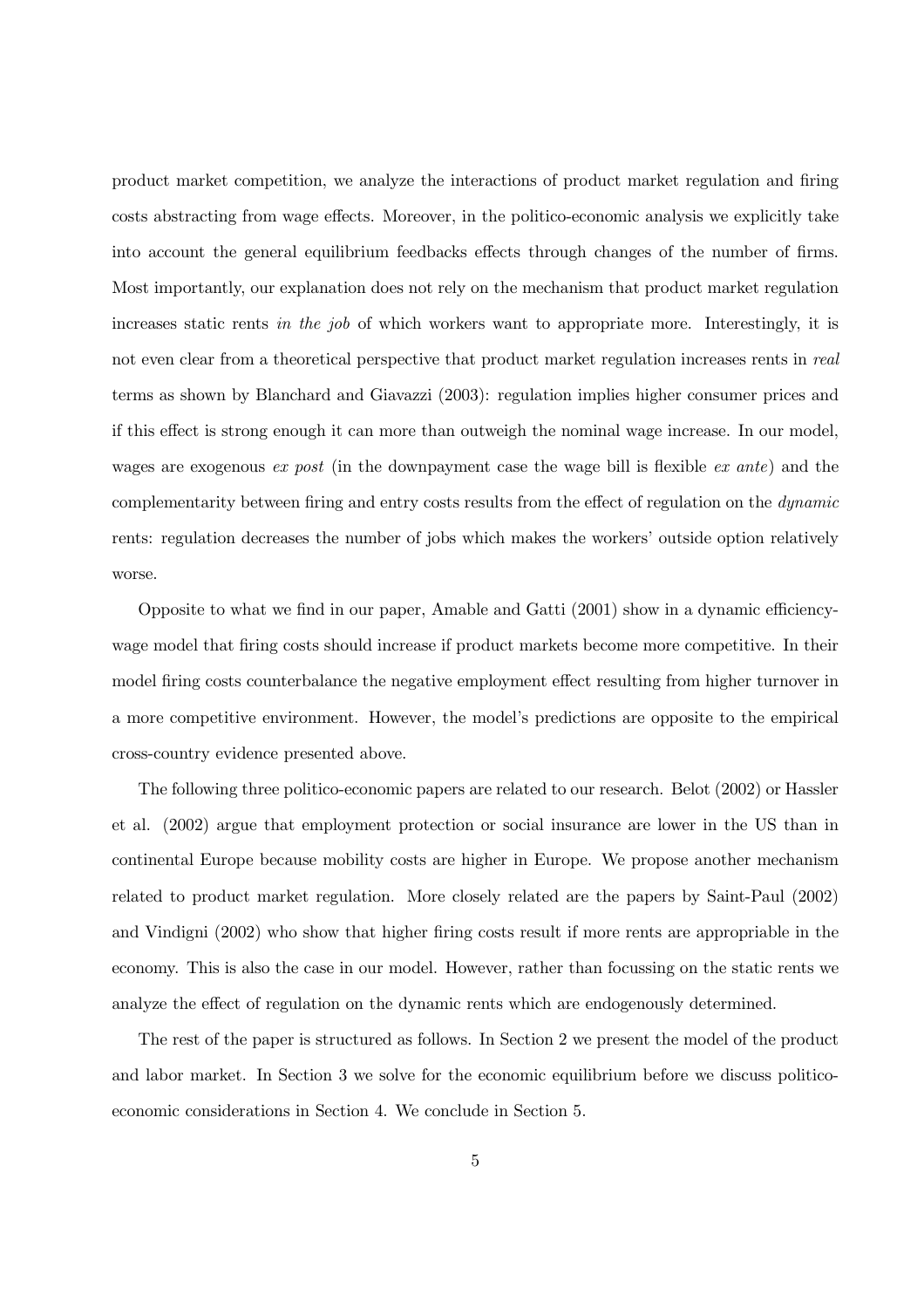The economy is populated by  $H$  ex ante identical agents. The agents are assumed to be risk neutral and earn wage  $w$  if employed. Furthermore, we assume that the discount rate is equal to the interest rate and agents consume their income in every period. This is consistent with the assumption of risk neutrality in a general equilibrium context. Moreover, the assumption of risk neutrality allows us to focus on the interaction of rents and regulation in the labor and product market. Because of risk neutrality, was teful firing costs redistribute rents among agents but decrease aggregate welfare. Hence, we abstract from additional dimensions of employment protection which arise when agents are risk averse. In this case employment protection can be a substitute for insurance in incomplete markets and increase aggregate welfare (see, e.g., Bertola  $(2003)$ ).

#### 2.1 The Product Market

 $W_{\text{r}}$  survey point of the voltaging  $\theta$  volume provides the provides  $\mathbf{r}$ model. As in Blanchard and Giavazzi  $(2003)$  or Peretto  $(2000)$  we assume that the elasticity of substitution between goods increases with the number of firms. Assume that the final good  $Y$  is produced with N intermediate goods  $X_i$  according to the production function

$$
Y = N^{\frac{1}{1-\varepsilon}} \left( \sum_{i=1}^{N} X_i^{\frac{\varepsilon-1}{\varepsilon}} \right)^{\frac{\varepsilon}{\varepsilon-1}} . \tag{1}
$$

Aggregate demand  $Y^D(P)$  ensures that the market for the final good clears.<sup>2</sup> Each intermediate good is produced by one firm that uses one worker. We assume that the workers employed to produce the intermediate goods demand a negligible share of the final good so that changes in the price of the final good do not affect the real wage of the worker (we further discuss this assumption

<sup>&</sup>lt;sup>2</sup>Note that in our model a larger number of firms implies that the final good is produced with more intermediate goods. I.e., implicitly the production technology changes. However, the finite number of industries allows us to explicity derive how the elasticity of product demand depends on  $N$ . Moreover, note that aggregate output does not increase with N because of the factor  $N^{\frac{1}{1-\varepsilon}}$  $\mathbf{u}_1$  and  $\mathbf{u}_2$ ,  $\mathbf{u}_3$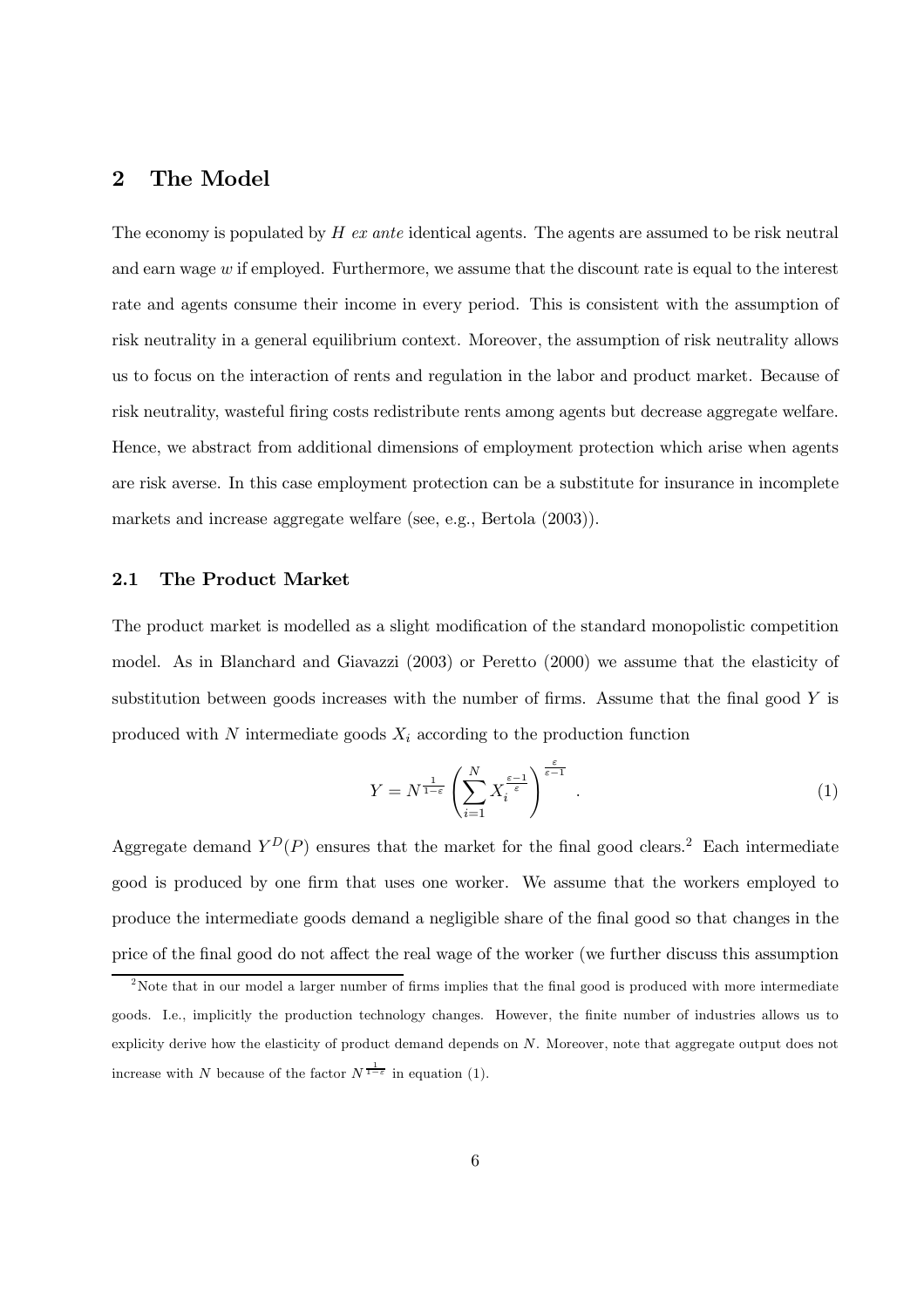below). Producers of the final good solve the maximization problem

$$
\max_{X_i} PY - \sum_{i=1}^N P_i X_i
$$

s.t. equation (1). It follows that the demand for the intermediate good is

$$
X_i = \left(\frac{P_i}{P}\right)^{-\varepsilon} \frac{Y}{N}
$$

and the elasticity of demand for each good is

$$
\eta(N) \equiv \left| \frac{\partial X_i}{\partial P_i} \frac{P_i}{X_i} \right| = \varepsilon - (\varepsilon - 1) N^{-1} ,
$$

where  $P_i$  is the price set by firm i and

$$
P = \left(N^{-1} \sum_{i=1}^{N} P_i^{1-\varepsilon}\right)^{\frac{1}{1-\varepsilon}}
$$

Note that there are two effects that make the elasticity of demand depend on the number of firms. On the one hand there is a positive externality because the firm is able to pass on part of its price increase to all other firms. On the other hand there is also a negative externality because aggregate demand falls as the aggregate price  $P$  increases. The positive externality will always be stronger, however, as long as prices are set optimally, i.e.,  $\varepsilon > 1$ .

We will also refer to  $\eta(N)$  as degree of competition. As is intuitive, if  $N \to \infty$ , the effect of one firm's price setting does no longer matter for the aggregate and the elasticity converges to  $\varepsilon$ . Moreover,

$$
\frac{\partial \eta}{\partial N} = (\varepsilon - 1)N^{-2} > 0\tag{2}
$$

if  $\varepsilon > 1$  which holds in the optimum and

$$
\frac{\partial^2 \eta}{\partial N^2} = -2(\varepsilon - 1)N^{-3} < 0 \tag{3}
$$

Equations  $(2)$  and  $(3)$  imply that competition increases as more firms produce in the economy, but competition increases at a decreasing rate.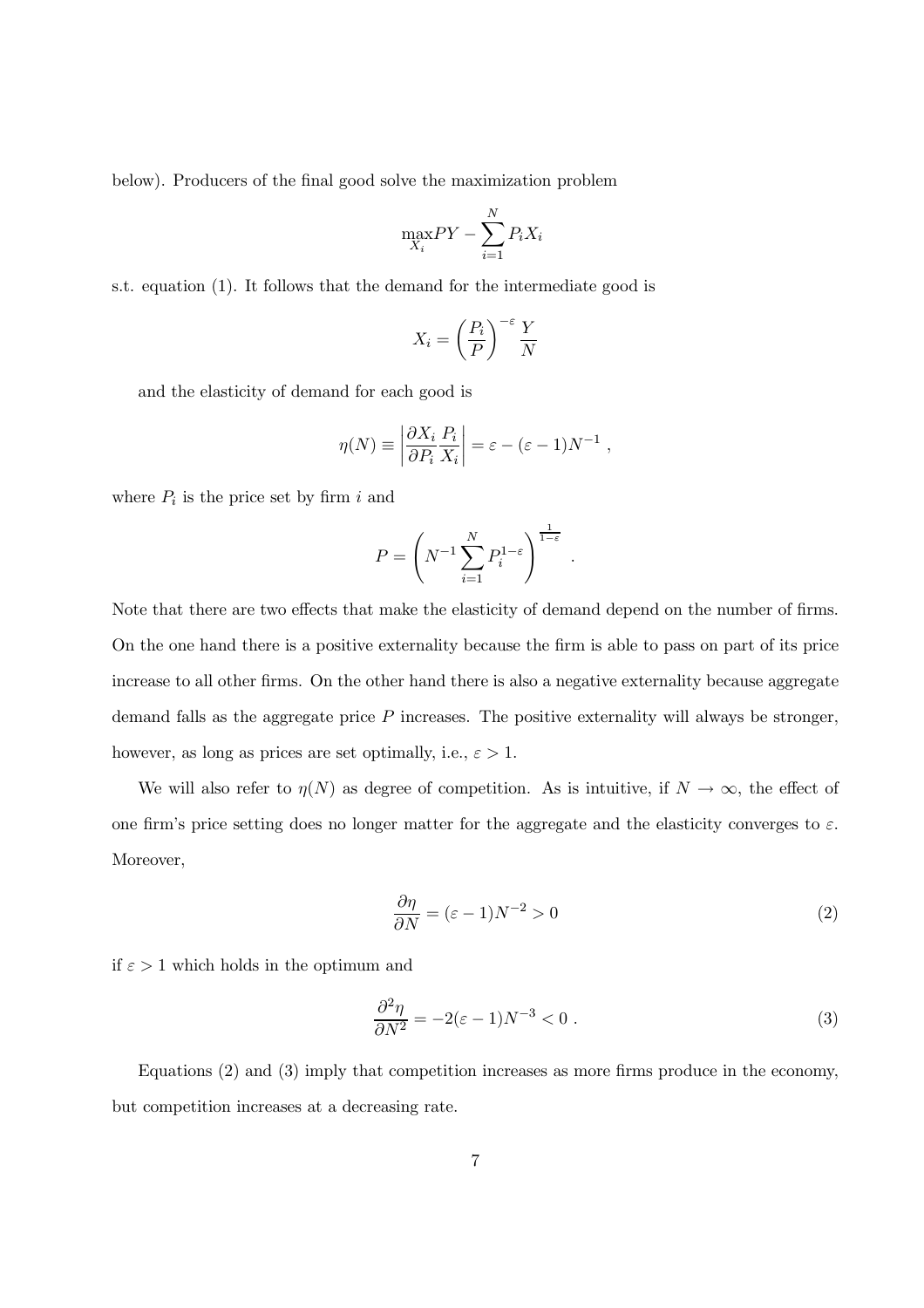Given that each firm in the intermediate good sector employs one worker, monopoly pricing implies that profit flows are given by (because all firms are symmetric we drop the index  $i$  subsequently)

$$
\pi(N) = \frac{\eta(N)}{\eta(N) - 1} w - w = \frac{1}{\eta(N) - 1} w , \qquad (4)
$$

where  $\eta/(\eta-1)$  is the standard markup over marginal cost w. Note that the markup decreases in  $N$  so that

$$
\frac{\partial \pi}{\partial N} < 0 \tag{5}
$$

and

$$
\frac{\partial^2 \pi}{\partial N^2} > 0 \tag{6}
$$

Equations  $(5)$  and  $(6)$  are important for understanding the interaction between product market regulation and firing costs below in the case of no downpayments. Higher firing costs decrease the number of firms in equilibrium so that profit flows rise and firms again break even. However, equations  $(5)$  and  $(6)$  imply that this effect is relatively less important if the number of firms is already small, e.g., because of product market regulation. Interestingly, empirical studies indeed tend to find that entry barriers which decrease the number of firms are positively correlated with profitability (see, e.g., Schmalensee's (1989) survey of the literature).

Contrary to Blanchard and Giavazzi (2003) we assume that product market regulation does not have an effect on the worker's price for consumption. This is plausible if the worker's industry is considered small relative to the aggregate or if the consumption bundle contains a substantial amount of imported goods. We employ this assumption because wages are exogenous in our model and thus workers do not obtain a share of the higher profits in more regulated markets. Thus, workers would always prefer flexible product markets because of lower prices. Blanchard and Giavazzi show that product market regulation makes workers worse off in real terms if wages are endogenous and the price increase of the final good resulting from regulation is fully passed on to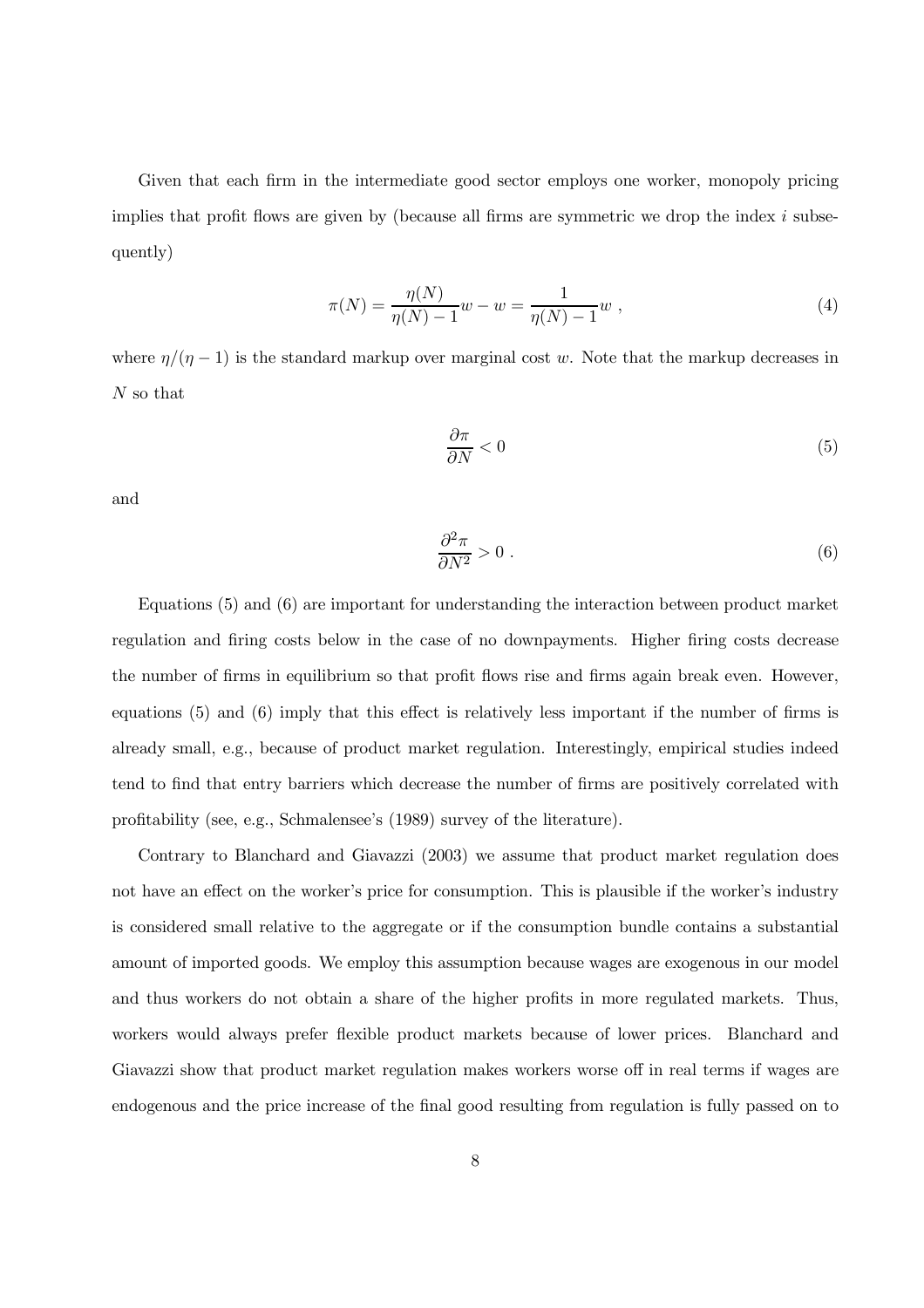the consumption price index. This is because in their model workers do not appropriate the full share of the rents, but have to bear the full cost of the price increase. Hence, in general it depends on the size of the two effects whether workers gain or loose in real terms when product markets are more regulated. Although it is important to bear this potential effect of product market regulation in mind, we abstract from it in this paper for simplicity. Below we will discuss further how allowing for a price effect influences the results of the paper.

#### $2.2$ The Labor Market

The labor market is assumed to be perfectly competitive. The unemployed earn the flow  $\phi$  whereas workers earn the wage w. We assume that  $w > \phi$ , i.e., employment implies rents for the workers. We assume that the size of the static rent  $w - \phi$  is exogenous in order to focus on the *dynamic* rents for incumbent workers, i.e., the difference between the asset value of employment and unemployment,  $W-U$ . In general, however, firing costs create a hold-up problem (see, e.g., Caballero and Hammour  $(1997)$  so that workers are able to bid up wages once they are employed. E.g., with Nash bargaining wages of incumbent workers would be determined as

$$
w = (1 - \beta)\phi + \beta(\zeta + rF)
$$

where  $\beta$  is the bargaining power of the worker,  $\zeta$  are the firm's revenues, r is the market interest rate and F is the firing cost (see, e.g., Mortensen and Pissarides  $(1999)$ ). Instead, we assume that such rents exist without modeling this explicitly. This is not because it would be conceptually difficult to incorporate endogenous wages in our model, but to focus on a particular mechanism. We will mention below how endogenous wages would affect the results.

**Firms** Firms in the intermediate-good sector have to pay a set-up cost  $C$  to enter the market. This set-up cost can be thought of as sunk cost such as red-tape which is shown to be relevant empirically by Fonseca et al. (2001) or Nicoletti et al. (2001). Firms can close down without cost if no worker is employed. Once a firm has entered the market it will always find it optimal to employ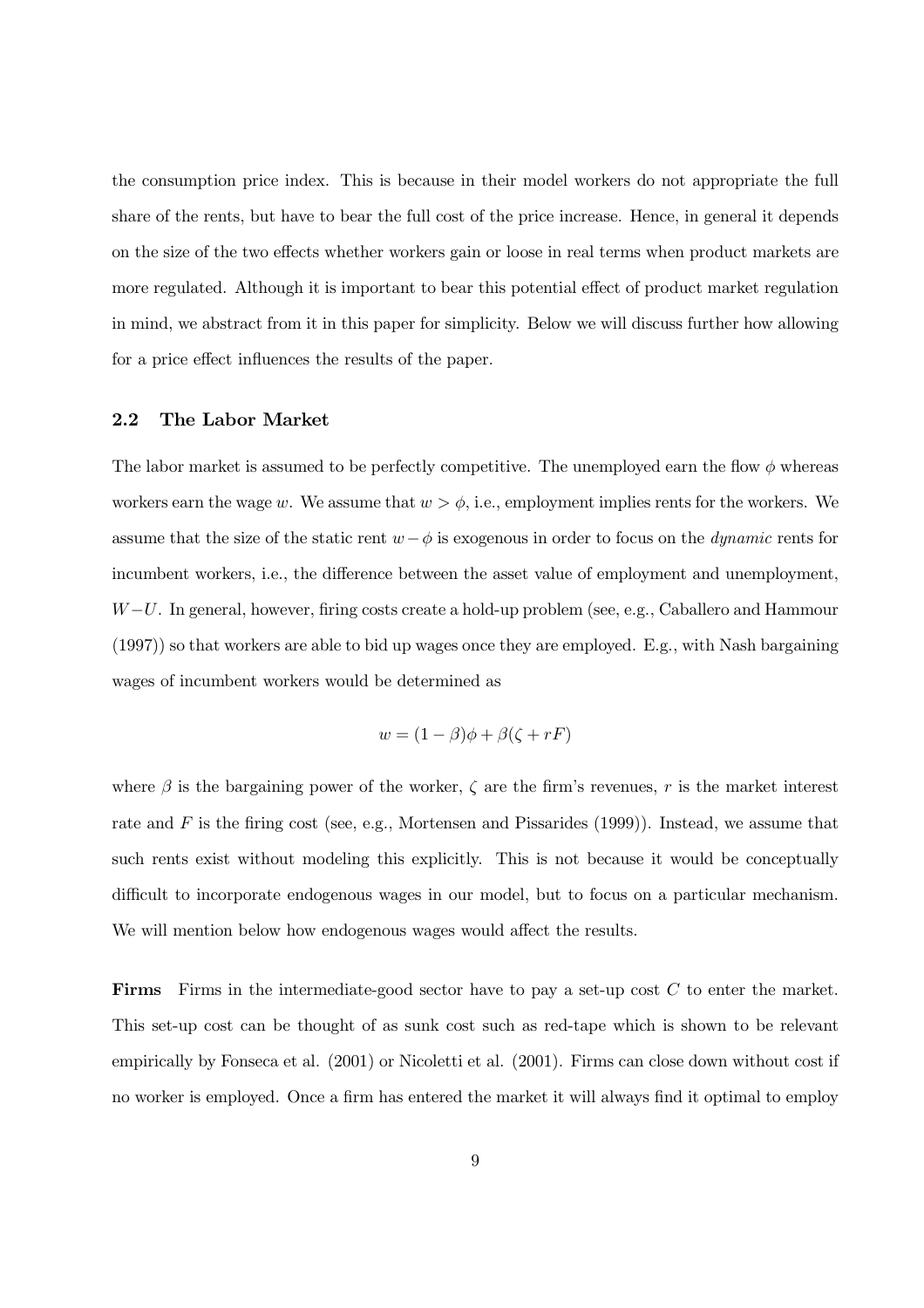a worker. Denote with  $J$  the asset value of the job. Every job is exposed to lump-sum profit shocks a which arrive with Poisson probability  $\lambda$ . The profit shocks can be thought of as random government subsidies.<sup>3</sup> The assumption of lump-sum profit shocks is useful because it allows us to introduce a stochastic environment while preserving that firms set their prices symmetrically as in the standard monopolistic competition model. We assume that the shocks  $a$  are uniformly distributed according to the cumulated distribution function  $G(a)$  in the interval  $[-1, 1]$  so that the expected value is 0. Given these assumptions, the firm will close down with probability  $\frac{1+R}{2}$  where the endogenous reservation value  $R$  will be determined below. It follows that the asset value of the job  $J$  is

$$
rJ(a) = \pi + a + \lambda \left( \int_{R}^{1} J(y) dG(y) - \frac{1+R}{2} F - J(a) \right) . \tag{7}
$$

Applying the method of undetermined coefficients, this equation can be solved for  $J$ :

$$
J\left(a\right) = \frac{\pi}{r + \lambda \frac{\left(1+R\right)}{2}} + \frac{a}{r + \lambda} + \frac{\lambda}{2} \frac{\left(1+R\right)^2}{\left(2r + \lambda\left(1+R\right)\right)\left(r + \lambda\right)},\tag{8}
$$

where we use equation  $(11)$  below to substitute for F.

Firms hire a worker if

$$
J(0) \ge 0 \tag{9}
$$

and fire the worker if

$$
J(R) \le -F \tag{10}
$$

We assume that firing costs are pure waste.<sup>4</sup> Subtracting equations (9) and (10) using equation  $(8)$  we get that

$$
-\frac{R}{r+\lambda} = F\tag{11}
$$

 $3$ The subsidies are assumed to be financed lump-sum so that they do not distort behavior.

<sup>&</sup>lt;sup>4</sup>If firing costs were pure transfers from the firm to the worker, firing costs would be neutral as long as wages are flexible (see, e.g., Lazear (1990) for a competitive model and Mortensen and Pissarides (1999) for a model with search frictions).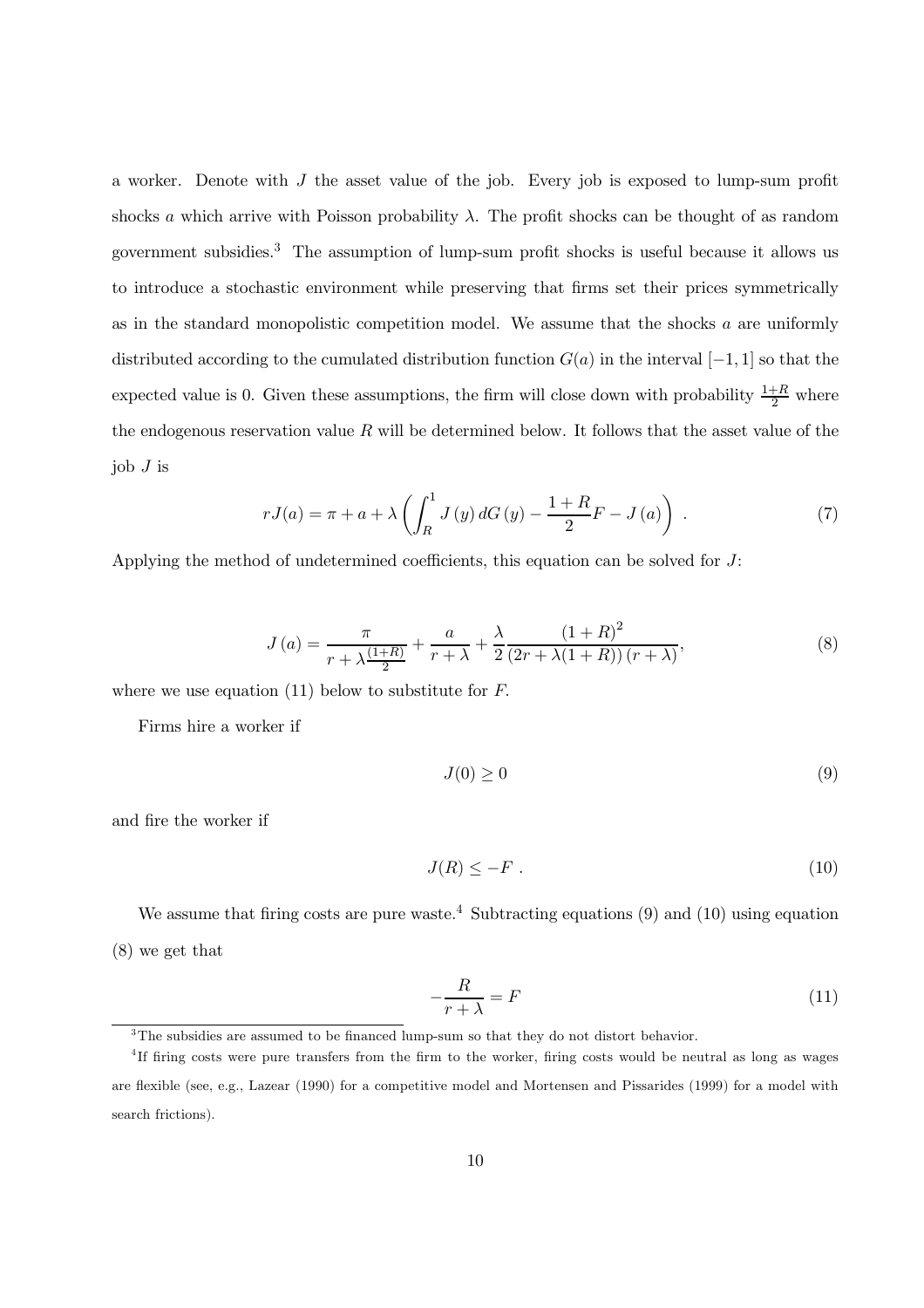which establishes the existence of a simple, downward-sloping, linear relationship between  $R$ and  $F$ . Note that here the assumption becomes important that firms do not incur the set-up cost again if they fire and reemploy a worker.

In order to determine the number of firms we need to specify the asset value of the firm  $V$ . It is necessary to distinguish between the asset value of the firm and of the job to identify set-up costs from the firing costs by allowing firms to rehire a worker without incurring the set-up cost again. Firms incur the set-up costs only if they enter the market. All firms in the market that destroy a job, immediately create a new one as long as they remain in business since  $J(0) \geq 0$ . It follows that before the lump-sum shock realizes the number of jobs is equal to the number of firms  $N$ . Ex post, of course, some firms decide to destroy the job if the shock takes a value below the reservation value  $R$ . We need some exogenous churning to avoid corner solutions by guaranteeing that firms exit and enter in equilibrium. The asset value of the firm is

$$
rV(a) = rJ(a) + \xi(-F - V(a))
$$

where  $\xi$  is the exogenous probability that the firm goes out of business. Because the joint event of firing and churning is of second order which we neglect considering small time intervals, firms incur the firing costs when they exit the market for exogenous reasons. The entry and exit condition for firms are

$$
V(0) \ge C \tag{12}
$$

and

$$
V(0) \le 0 \tag{13}
$$

respectively.<sup>5</sup> Using equation (8) and (11), we can spell out  $V(0)$ :

$$
V(0) = \frac{r}{r+\xi} \left( \frac{2\pi(N)}{2r+\lambda(1-(r+\lambda)F)} + \frac{\lambda}{2} \frac{(1-(r+\lambda)F)^2}{(2r+\lambda(1-(r+\lambda)F))(r+\lambda)} \right) - \frac{\xi}{r+\xi}F \quad , \quad (14)
$$

which is a function of  ${\cal F}$  and  $N.$ 

<sup>&</sup>lt;sup>5</sup>In the case of a downpayment  $D > 0$ , the entry condition modifies to  $V(0) + D \ge C$ . We discuss the downpayment case in a separate subsection below where we derive an explicit expression for  $D$ .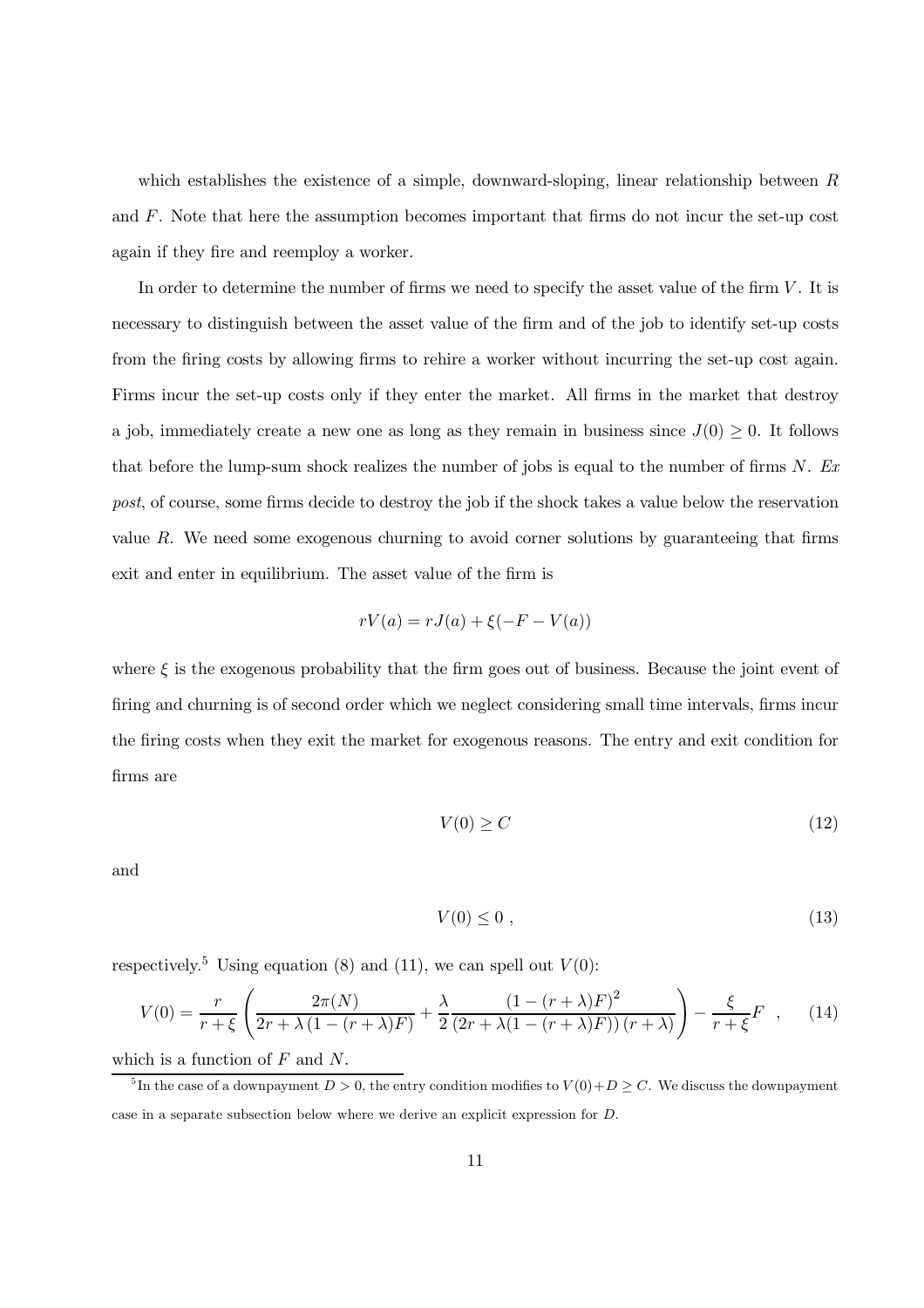**Remark 1:**  $V(0)$  decreases in N and F.

**Proof:** see the Appendix.

Note that

$$
\frac{\partial^2 V(0)}{\partial N \partial F} < 0 \text{ and } \frac{\partial^2 V(0)}{\partial N^2} > 0 \tag{15}
$$

where the second inequality follows from equation  $(6)$ .

To develop some more intuition it instructive to consider two special cases:

i)  $r=0$ :

$$
\frac{\partial V(0)}{\partial F} = -1
$$

Because  $r = 0$ , agents value the future as much as the present. Since firing costs are borne by the firm with certainty at some point in time, the value of the firm  $V$  decreases by the same amount the firing cost increases. Note, however, that  $r = 0$  is not a very realistic case since firms need to receive a set-up subsidy  $C = -F$  in order to enter the market.

ii)  $\lambda = 0$ :

$$
\frac{\partial V(0)}{\partial F} = -\frac{\xi}{r + \xi}
$$

If  $\lambda = 0$ , firms incur firing costs only because  $\xi > 0$ . Hence, at the margin firing costs decrease the value of the firm by  $\xi$  which is the expected value of firing cost resulting from natural turnover and is discounted by the effective discount rate  $r + \xi$ .

Workers The asset value of being employed,  $W$ , and unemployed,  $U$ , can be written as

$$
rW = w + \left(\lambda \frac{1+R}{2} + \xi\right)(U - W) \tag{16}
$$

and

$$
rU = \phi + \left(\lambda \frac{1+R}{2} + \xi\right) \frac{N}{H-N}(W-U) \tag{17}
$$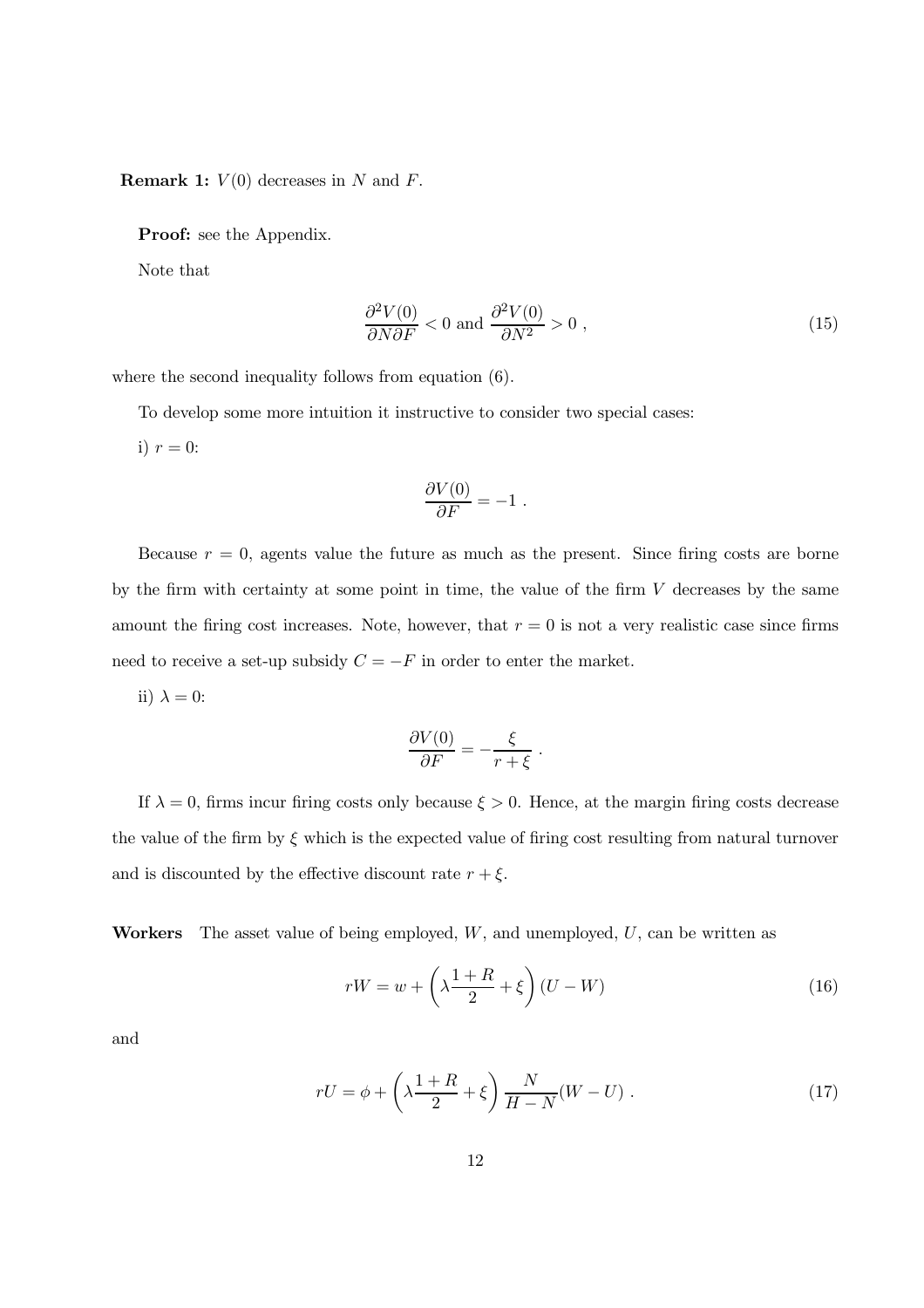Because there are no frictions in the labor market, fired workers immediately find another job if there is full employment in the economy, i.e., if  $H = N$ . Note that exogenous churning  $\xi$  affects the number of available jobs for the unemployed since other firms will immediately enter and substitute for the number of exited firms so that  $V(0) = C$  holds.

#### 3 The Economic Equilibrium

A policy mix  $(F, C)$  determines the economic equilibrium  $(N, R)$  by the following two equations which we repeat for convenience:

$$
R = -(r + \lambda)F
$$

and

 $V(0) = C.$ 

Given these equilibrium conditions, Remark 1 implies the following result.

**Result 1 (No Downpayment)** The equilibrium number of firms, N, and thus also the degree of competition  $\eta(N)$ , decrease in set-up costs C and firing costs F.

**Proof:** see the Appendix.

The negative effect of product market regulation on the number of firms and employment is well supported empirically (see, e.g., Nickell (1999), Fonseca et al. (2001) or Bertrand and Kramarz (2002)). Moreover, firing costs negatively affect competition because they have a negative effect on entry. The negative effect of firing costs on employment, however, critically depends on the assumption that each firm only employs one worker. This result is specific to collective dismissal costs or other exit costs and does not hold in an environment in which firms employ more than one worker and face costs of marginal adjustment.

We now want to analyze the dependence of the economic equilibrium on the policy mix in two different scenarios. In the first scenario, Result 1 does not apply because unemployed workers can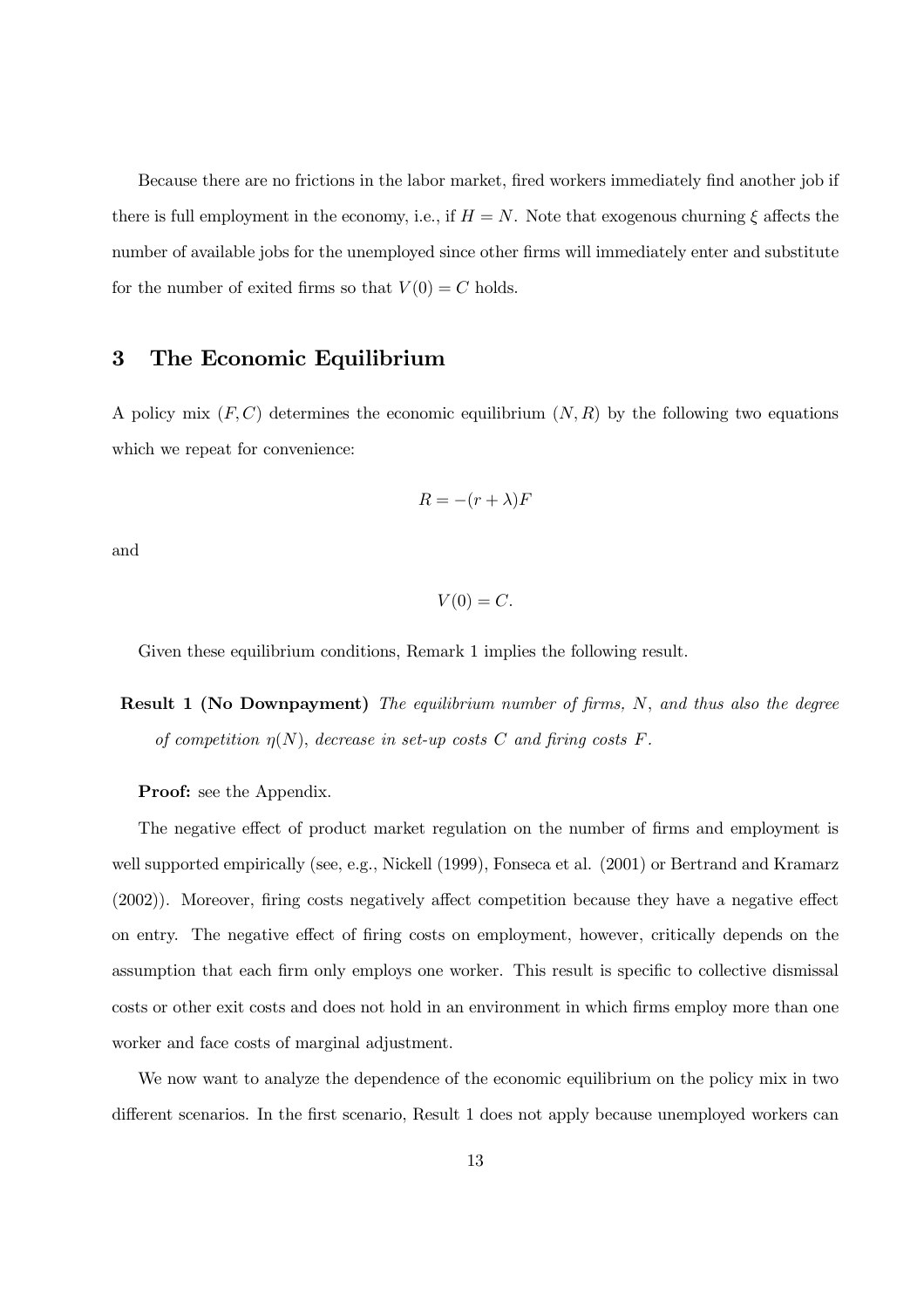"buy" a job transferring a downpayment to the firm. In this case firing costs do not affect the number of firms in equilibrium and the outside option  $U$ . This scenario isolates the interaction between product and labor market regulation resulting from the fact that firms earn higher rents. In the second scenario we do not require that workers make a downpayment. In this scenario, Result 1 applies and set-up costs and firing costs have a negative effect on the outside option  $U$ : it becomes more difficult for the worker to find another job if he is fired so that employment protection legislation implies an endogenous cost.

#### $3.1$ Downpayment

We assume that unemployed workers can buy a job transferring a downpayment to the firm. The downpayment implies that the wage bill is flexible ex ante. Workers exploit the fact that the entry cost C is sunk and that firms will only close down if  $V(0) < 0$  once they have employed the worker: incumbent workers drive up firing cost until the firm is just indifferent whether to close down or not so that  $V(0) = 0$  after the firm has entered the market. Firms anticipate the workers' behavior and given that workers compete for jobs, firms will not enter the market unless the worker pays at least  $C$  in order to compensate the firm for the entry cost.

Because there is perfect competition among workers, workers are indifferent between being employed or unemployed in equilibrium. Firms can extract all the worker's expected rents. The downpayment  $D$  implies that the asset value of being unemployed reads

$$
U = \phi/r + \left(\lambda \frac{1+R}{2} + \xi\right) \frac{N}{H-N} \left[\frac{W-U}{r} - \frac{D}{r}\right] = \frac{\phi}{r}.
$$

The downpayment cannot be larger than  $W-U$  because otherwise an unemployed worker would not accept to take up work. The expected rents of the worker have to be large enough to cover the set-up cost  $C$ , i.e.,

$$
C \le D = W - U = \frac{w - \phi}{r + (\lambda \frac{1+R}{2} + \xi) \frac{H}{H-N}},
$$
\n(18)

where we use equations  $(16)$  and  $(17)$ . In equilibrium this condition holds with equality so that transfers ex ante offset the redistributive effects of firing costs ex post as noted, e.g., by Mortensen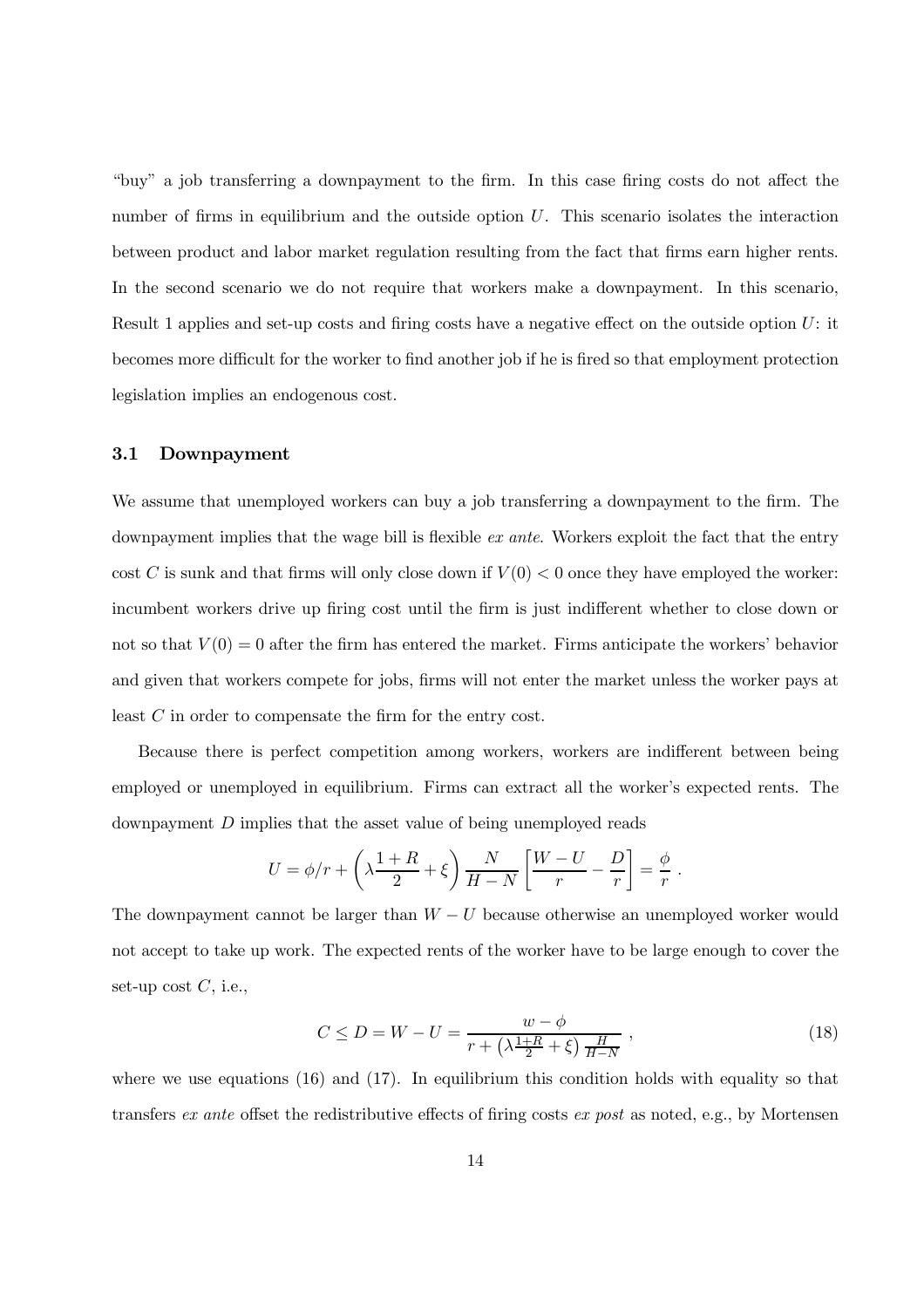and Pissarides (1999). The modified entry condition in the downpayment case

$$
V(0) + D = C
$$

determines the number of firms N where both  $V(0)$  and D decrease in N (see Remark 1 and equation  $(18)$ ). In equilibrium the downpayment makes unemployed workers indifferent whether to increase F or not because  $U = \phi/r$  so that unemployment is voluntary. Incumbent workers, instead, have an interest to increase firing costs in order to protect the rents. Given that the outside option  $U$  remains unchanged, equation  $(16)$  implies that

$$
\frac{\partial W}{\partial F} = \frac{r + \lambda}{2} \frac{\lambda (w - \phi)}{\left(r + \lambda \frac{1 - (r + \lambda)F}{2} + \xi\right)^2} > 0
$$

if  $w > \phi$ . The gain from increasing firing costs is higher the lower the effective discount rate and the larger the rents,  $w - \phi$ . The latter is consistent with the fact that the generosity of unemployment insurance (a larger  $\phi$ ) is negatively related to the strictness of EPL across continental European countries (see, e.g., Boeri et al.  $(2003)$ ).

#### **Result 2 (Downpayment)** Higher set-up costs C increase the scope for firing costs  $F$ .

#### **Proof:** see the Appendix.

The larger are the set-up costs  $C$ , the larger is the firm's inaction range implied by the entry and exit condition. This is exploited by incumbent workers but firms can undo this redistribution if unemployed workers compete for jobs and transfer their expected rents to the firm. Incumbent workers like higher setup costs  $C$  because these increase the scope for firing costs to secure the rents ex post, or more precisely the maximal attainable  $F$ . Indeed, incumbent workers would have an incentive to increase  $C$  to  $C', C' > C$ , in order to increase  $F$  subsequently: incumbent workers do not have to bear the cost of the higher downpayment  $C'$  but benefit from the higher rents in the market. Of course, this incentive is bounded since higher set-up costs decrease the number of firms in equilibrium and the number of firms is bounded below. Note that unemployed workers are indifferent because the outside option  $U$  is unaffected by assumption.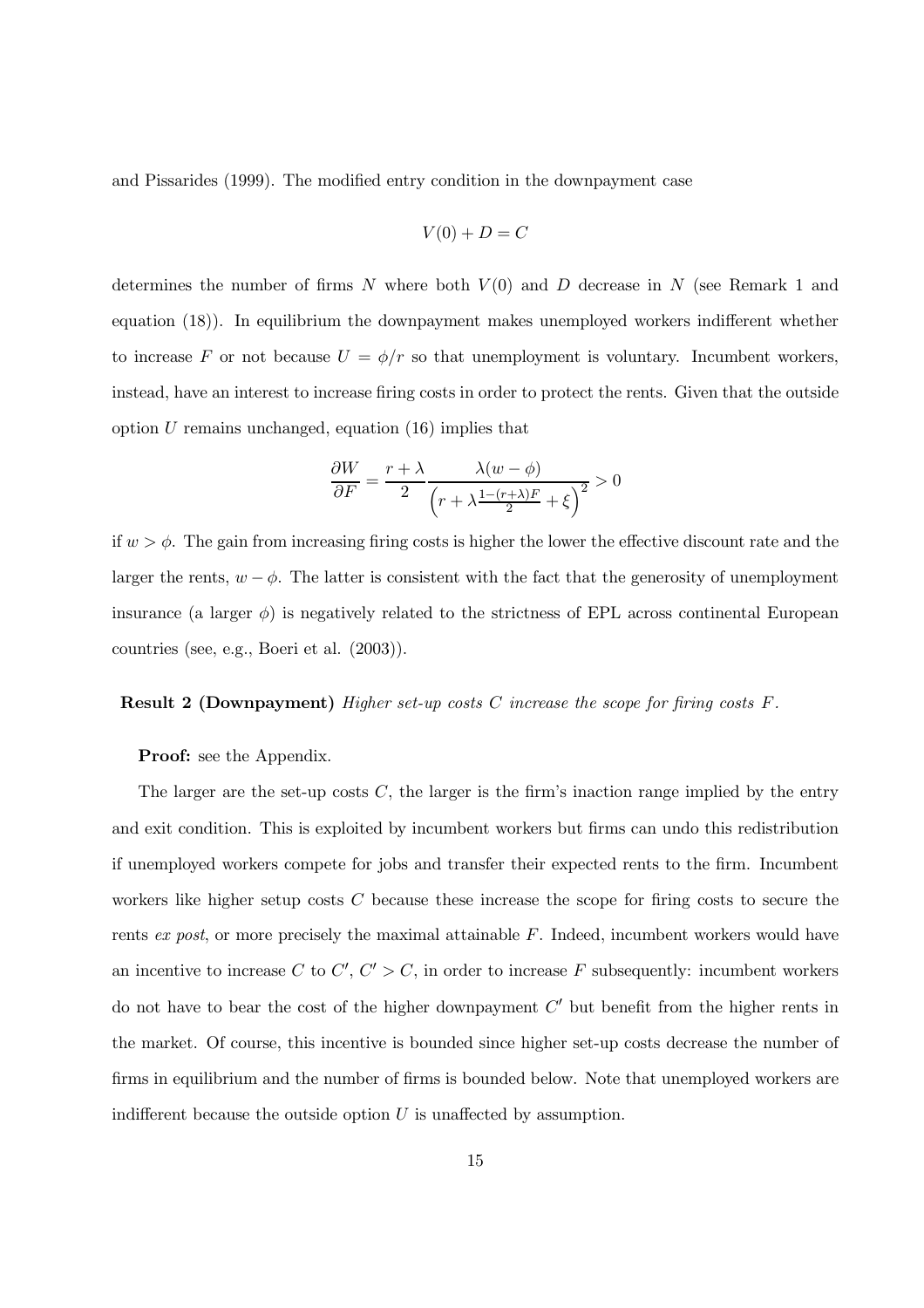

Figure 2: The asset value of the firm ex post, gross of the downpayment, as a function of firing costs for different profit flows.

We illustrate Result 2 numerically by plotting the asset value of the firm  $ex$  post, gross of the downpayment, as a function of firing costs for different profit flows (note that if the firm's asset value included the downpayment, the asset value would be equal to C for all  $F$ ). The parameter values are chosen to illustrate the solution as clear as possible and not necessarily for realism:  $r = .15$ ,  $\xi = .6$ , and  $\lambda = .25$ . Figure 2 illustrates that  $V(0)$  is monotonically decreasing in F. Moreover, higher set-up costs increase equilibrium profit flows so that the firing costs increase which make the firm indifferent whether to exit or not. Note that if  $F = F_{\text{max}}$ ,  $R = -1$  so that firms never fire the worker unless they close down for exogenous reasons. Since  $F_{\text{max}} = (r + \lambda)^{-1}$ ,

$$
V(0)|_{F=F_{\text{max}}} = \frac{\pi - \xi(r+\lambda)^{-1}}{(r+\xi)} ,
$$

which can be read off at the right end of the graph. Furthermore, note that in Figure 2 the differences between the asset values of the firm for different profit flows are magnified as the firing cost increases: firms earn these profit flows relatively longer since they close down with a smaller probability.

The assumption of a downpayment allowed us to isolate the direct effect of rents on firing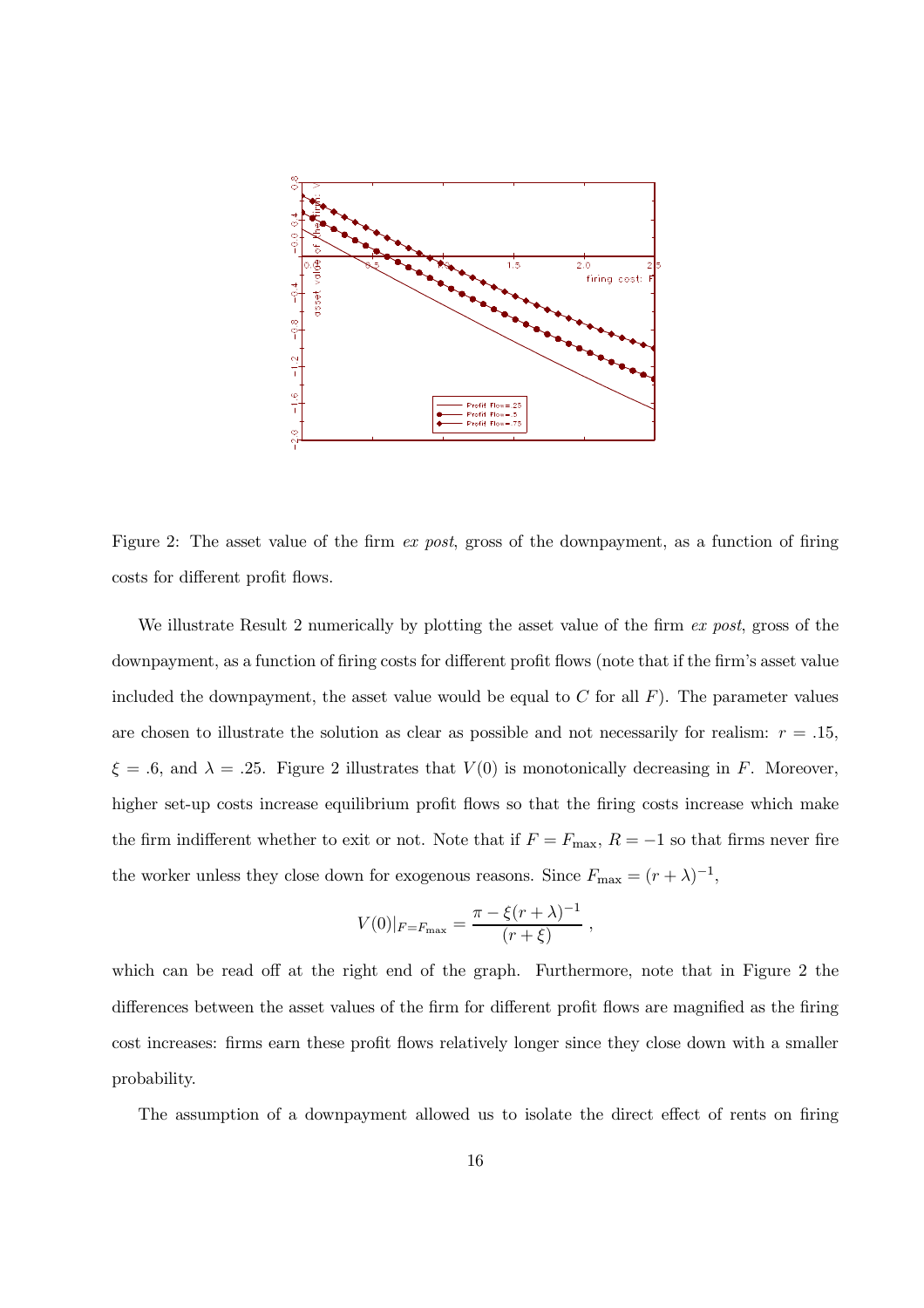

Figure 3: Employment protection legislation and youth unemployment. Source: The EPL indicator is taken from Nicoletti et al. (1999) as in Figure 1. The data for youth unemployment (age  $20-24$ ) as a percentage of the labour force, UY, is taken from OECD  $(2002)$ , Table 1.6a.



Figure 4: Employment protection legislation and temporary employment of young adults. Source: The EPL indicator is taken from Nicoletti et al. (1999) as in Figure 1. The data for temporary employment of young adults (age 15-24) as a percentage of young adults in employment, TempY, is taken from OECD  $(2002)$ , Table 3.3.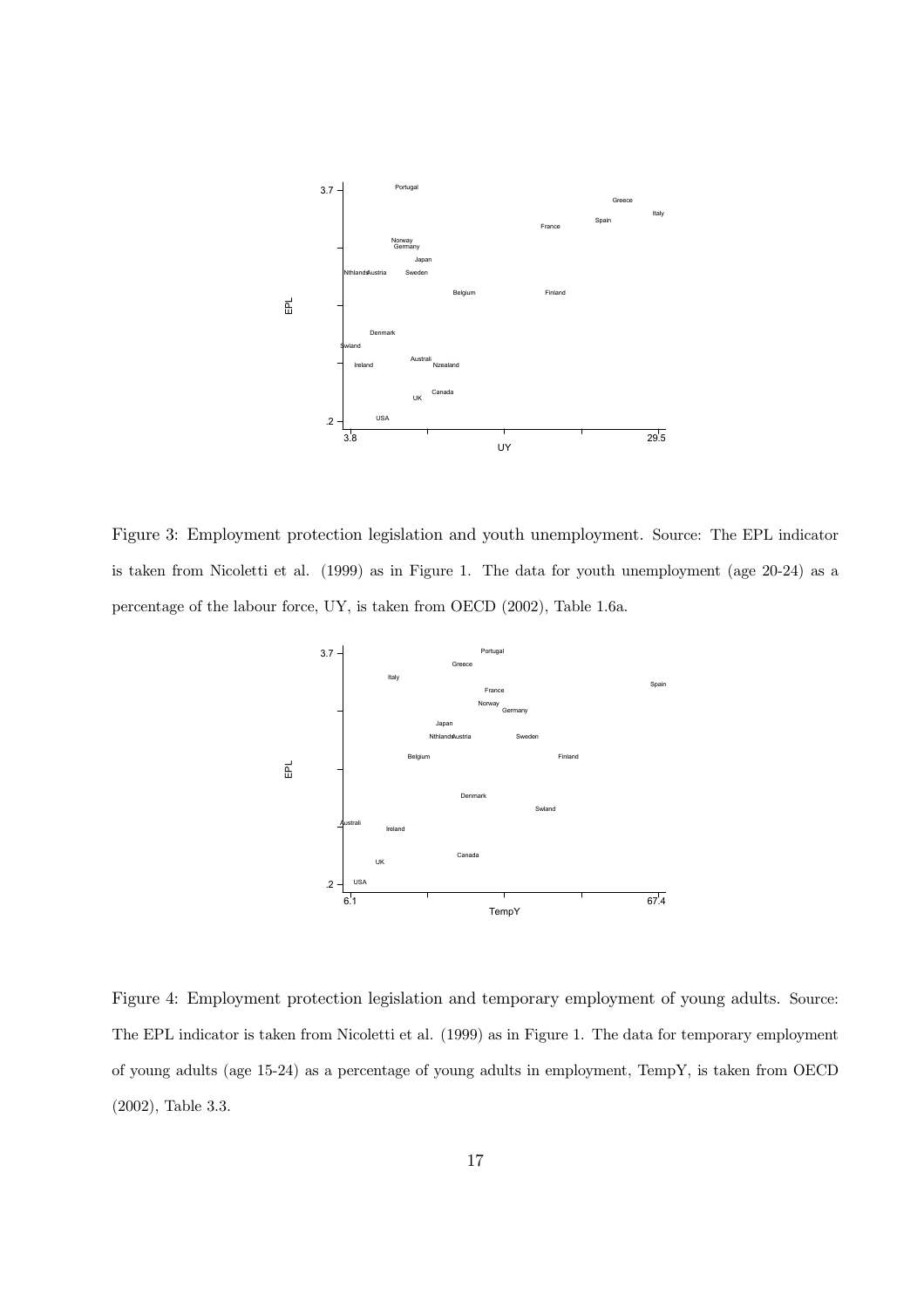costs. Although the assumption is useful from a modelling perspective, it is far from realistic taken at face value. High downpayments of workers are not observed in reality and wages tend to be downward rigid in the same countries that have strict employment protection (see, e.g., Bertola and Rogerson (1997). However, labor market entrants in countries with strict EPL are more likely to be unemployed, or conditional on employment are more likely to have a temporary contract. Figures 5 and 4 display these positive and significant correlations for young addits. Thus, downpayments do not seem unrealistic if interpreted more loosely as transfer of value-added in-kind or fringe benefits, from the worker to the firm.

## 615 Qr Grzqsd|phqw

In the second scenario we do not require that workers make a downpayment. In this case Result 1 has shown that the number of firms N is smaller the higher the firing costs  $F$ : higher firing costs decrease the value of the firm so that competition needs to fall for firms' profits to increase sufficiently to make the equilibrium condition  $V(0) = C$  hold again. We will now show how firing costs affect the outside option  $U$  of workers. Because downpayments are not possible, unemployment is no longer voluntary and the asset value of the unemployed is defined by equation  $(17)$ . We can solve for W and U as a function of N and R so that

$$
U = \frac{\phi}{r} + \frac{w - \phi}{r} \frac{\left(\lambda \frac{1+R}{2} + \xi\right) \frac{N}{H-N}}{r + \left(\lambda \frac{1+R}{2} + \xi\right) \frac{H}{H-N}}
$$
(19)

$$
W = \frac{w}{r} - \frac{w - \phi}{r} \frac{\left(\lambda \frac{1+R}{2} + \xi\right)}{r + \left(\lambda \frac{1+R}{2} + \xi\right) \frac{H}{H-N}}\tag{20}
$$

Equations (19) and (20) decompose the asset values into the present discounted value if the employment state were permanent and the change of the asset value which depends on the turnover lq wkh oderu pdunhw1

Note that temporary contracts do not include those working as free lancer. This possibly explains the low fraction  $\overline{a}$ of temporary jobs among young adults in Italy which has quite strict EPL.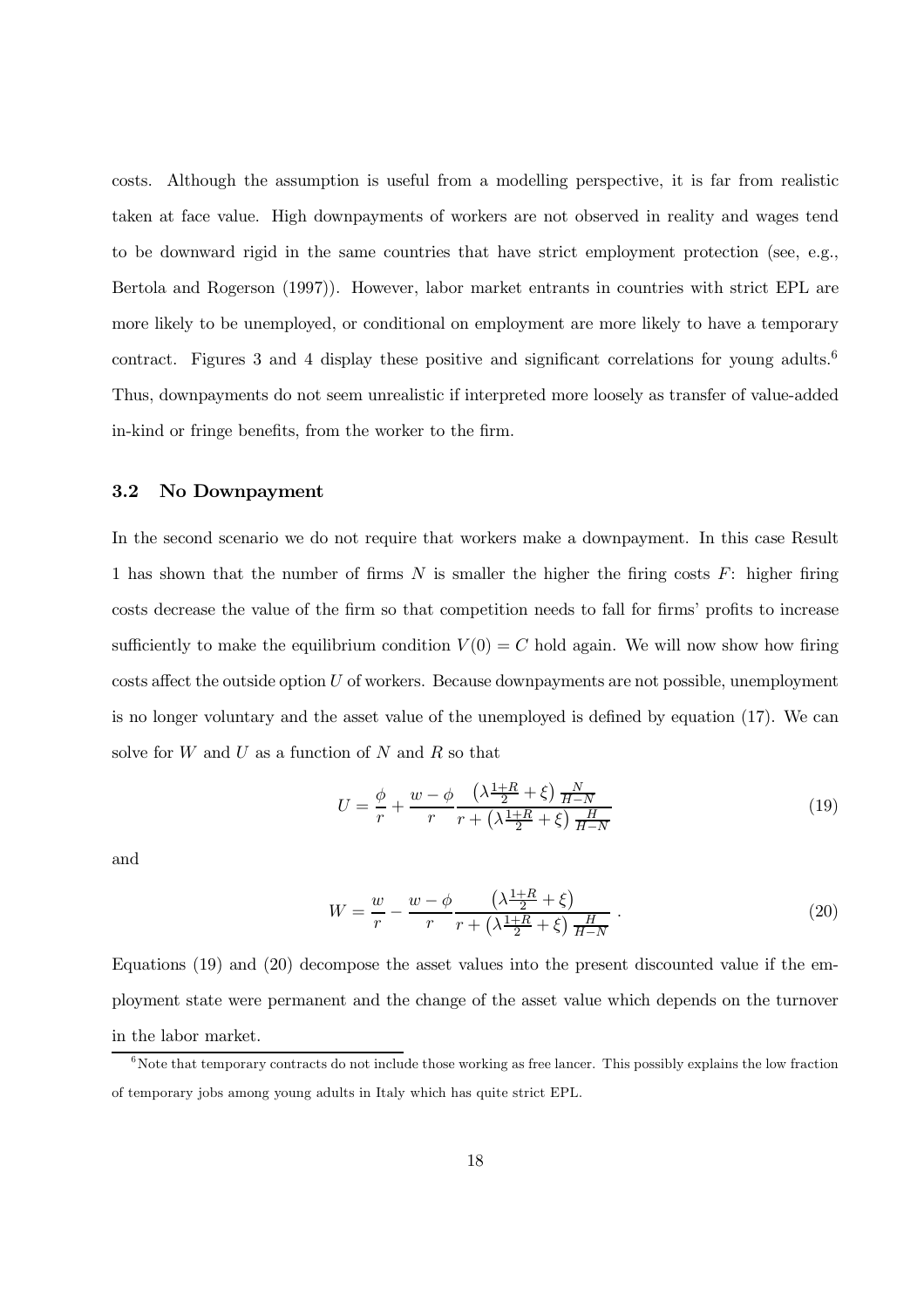**Remark 2 (No Downpayment)** The asset value of the unemployed, U, positively depends on N and negatively on F (holding N constant). The asset value of the employed, W, positively depends on  $N$  and  $F$  (holding  $N$  constant).

Proof: see the Appendix.

Both, the unemployed and employed workers are better off if more firms produce in equilibrium: unemployed workers find another job relatively quicker which also increases the asset value of an employed. For this reason W and U negatively depend on the unemployment rate  $u$ , where  $u \equiv (H - N) / H$  and  $N/(H - N) = u^{-1} - 1$ . Instead, firing costs lower the turnover of jobs in the economy,  $\lambda(1 + R)/2 + \xi$ , because the reservation value R falls at which firms fire. This makes the unemployed worse off because the probability of finding a job is lower. Workers instead benefit iurp  $\alpha$  frawve $\alpha$  is a whole whole  $\alpha$  is the unit or  $\alpha$  in the lag up of  $\alpha$  ratio  $\alpha$ effect of a lower outside option. The effect vanishes if there is full employment,  $H = N$ , because  $U = W = w/r$  in this case: workers instantaneously find a new job once they are fired so that there lv ar vrfrsh iru darphylaidin phylaidina (1999) ar noneg qrahu/ wake well are are allowed all we call if firing costs had a positive effect on wages).

We now analyze the benefits and costs of employment protection for incumbent workers. We define the benefit as the direct effect of firing costs on the asset value of the employed worker,  $W$ , whereas the cost is defined as the general equilibrium effect of firing costs on the number of firms.

## **Result 3 (No Downpayment)** Incumbent workers benefit relatively more from firing costs if  $set-up$  or firing costs are high.

#### **Proof:** see the Appendix.

The intuition is that more regulation in product or labor markets decreases the number of firms  $N$ . As shown in Remark 2 this decreases the outside option of incumbent workers and results in a stronger incentive to protect the status quo.

<sup>&</sup>lt;sup>7</sup>The fact that lower turnover and worse reemployment prospects increase workers' benefit derived from employment protection is noted in a different context by Saint-Paul  $(1995, 1997)$ .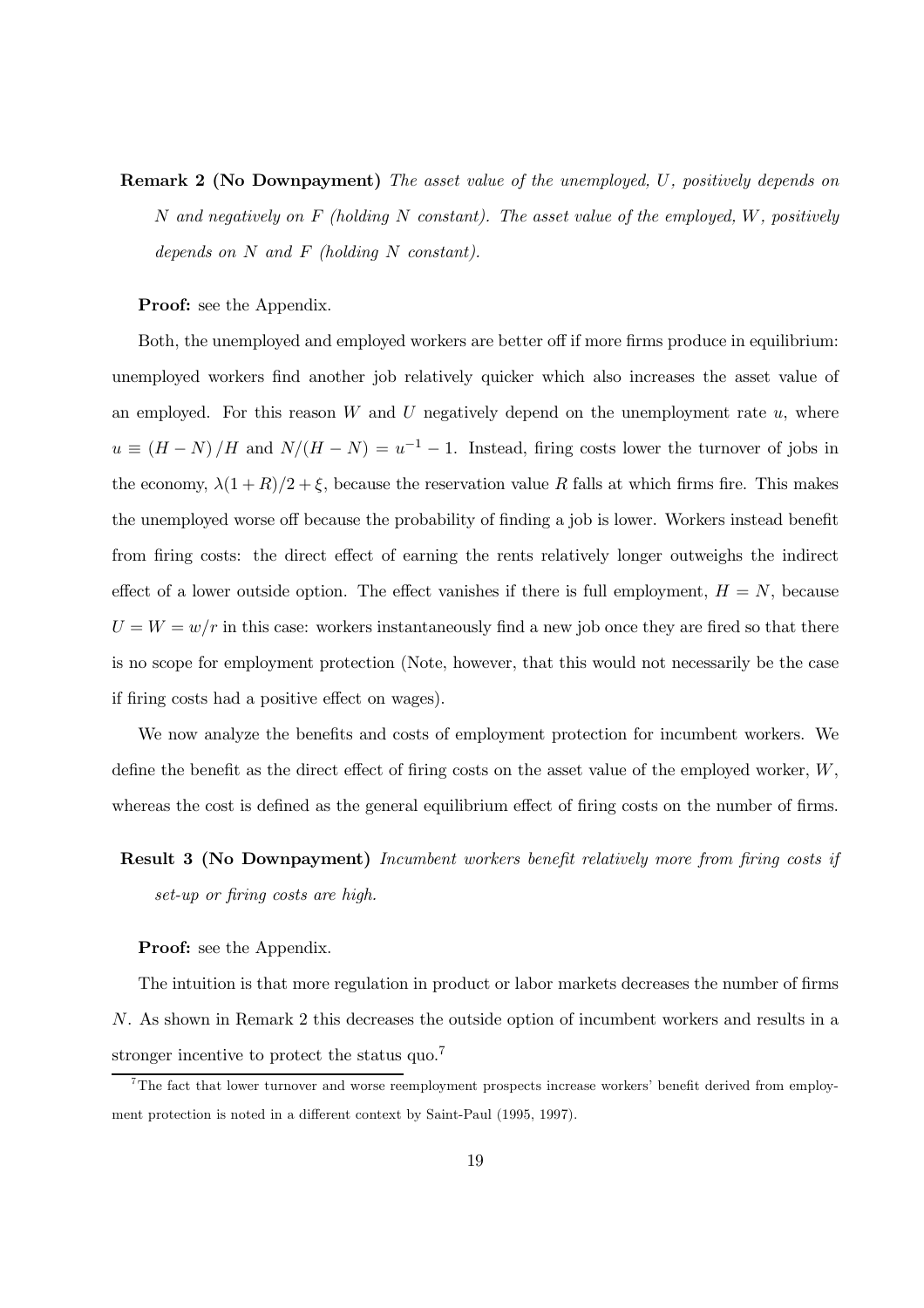Let us now turn to the costs of employment protection where we assume that workers anticipate the general equilibrium effect of firing costs on the number of firms.

**Result 4 (No Downpayment)** The costs of employment protection fall the higher the set-up  $costs$   $C$ .

**Proof:** see the Appendix.

The intuition is that profits decrease but at a decreasing rate (see equations  $(5)$  and  $(6)$ ). Hence, in a relatively flexible economy with a large number of firms,  $N$  has to fall relatively more after an increase of C for the entry condition  $V(0) = C$  to be satisfied.

It is important to note that the costs of EPL are not necessarily small for workers if  $\frac{\partial N}{\partial F}$  is small. Empirically, the employment effects of EPL seem to be small (see, e.g., OECD (1999)). It then depends on the size of  $\frac{\partial W}{\partial N}$  whether the cost of EPL is substantial or not. We will provide a numerical illustration below after having presented the political economy setup.

#### $\overline{\mathbf{4}}$ **Politico-Economic Considerations**

We focus on the case of no downpayment (the downpayment case yields qualitatively the same results to the analysis of unions with short-run interest below). Moreover, we focus on the role of incumbent workers who decide on  $F$  for a given  $C$ . As we have shown in Remark 2 unemployed workers are worse off with labor as well as product market regulation. Hence, the complementarity between product and labor market regulation observed in reality crucially depends on incumbent workers who are the only ones benefiting from employment protection. We assume that the workers representative chooses firing costs that maximize the sum of workers' welfare, i.e.,

$$
\max_{F} NW
$$

This implies that the workers' lobby does not care about the unemployed as in insider models of unions. Unfortunately, the empirical evidence on this matter is rather inconclusive (see, e.g., the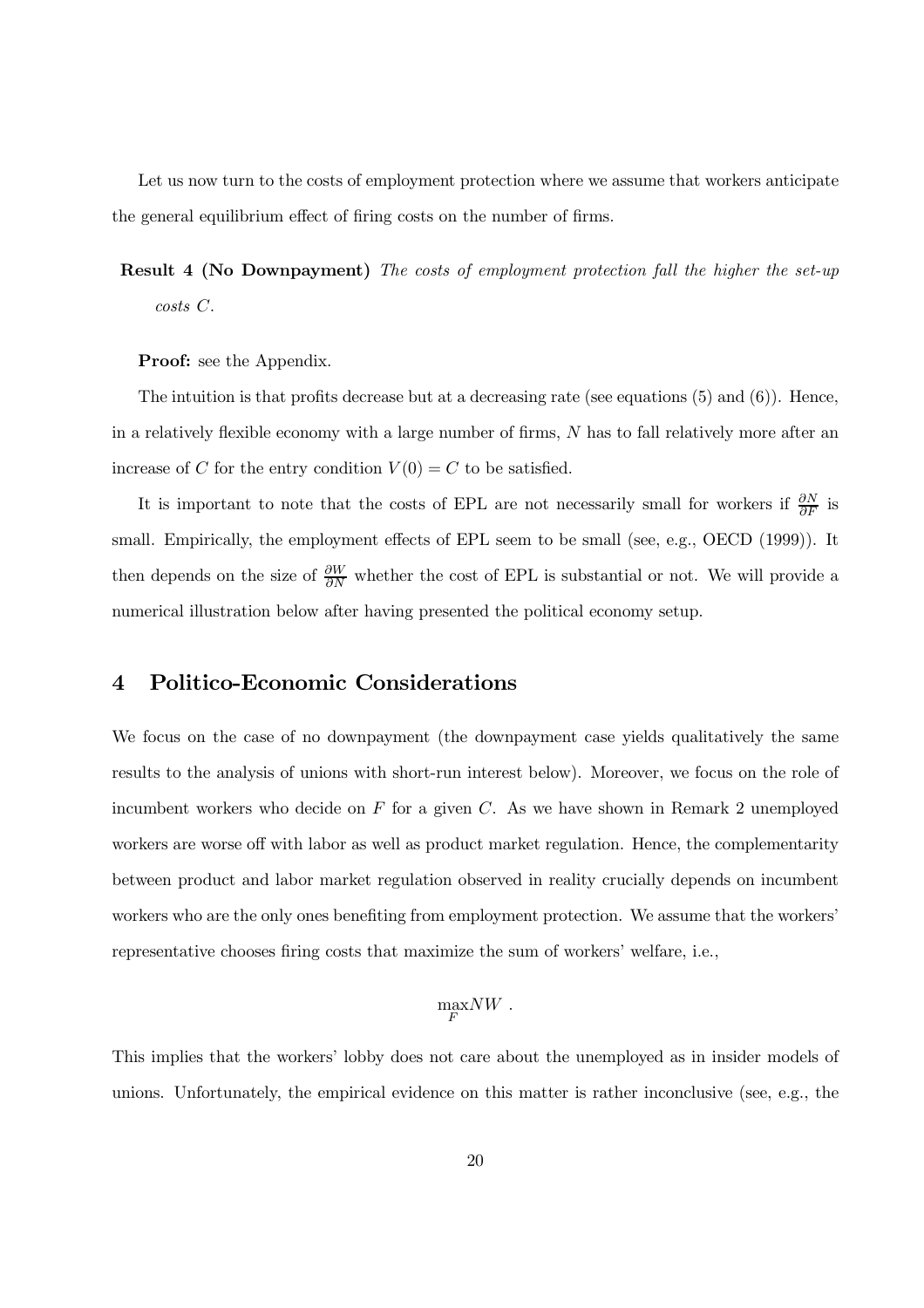survey of Lever and van Veen  $(1991)$ ). We consider the assumption a useful starting point. The first-order condition of the maximization problem is

$$
\frac{\partial N}{\partial F} \left( W + N \frac{\partial W}{\partial N} \right) + N \frac{\partial W}{\partial F} = 0 \tag{21}
$$

Given Results 3 and 4 this first-order condition implies that the scope for employment protection increases if product markets are more regulated. The scope of employment protection is defined as the interval of  $F$  for which the left-hand-side of equation (21) is weakly positive.

#### **Result 5 (No Downpayment)** Set-up costs increase the scope for firing costs.

#### Proof: see the Appendix.

We now illustrate Result 5 numerically. Table 1 displays the parameter values which are chosen as an example rather than necessarily for realism.

| $r=.15$                        | $\varepsilon = 3$ |
|--------------------------------|-------------------|
| $\lambda = .25$                | $w=.5$            |
| $\xi = .6$                     | $\phi = 0$        |
| $H = N$ if $F = .5$ ; $C = .1$ |                   |

We assume full employment for the flexible economy with the lowest firing costs and product market regulation, i.e.,  $H = N$  if  $F = .5$  and  $C = .1$ .<sup>8</sup>

In the plot of the necessary condition in Figure 5 firing costs decrease welfare for incumbent workers if set-up costs are small: the necessary condition is always negative for  $C = .1$ . However, more regulated product markets make firing costs less of a bad deal: as shown analytically in Result 5, the necessary condition shifts upward as set-up costs increase. Since the necessary condition

<sup>&</sup>lt;sup>8</sup>For an interior solution we need that  $F > 0$  and/or  $C > 0$ . If  $F = C = 0$ , there exists no number of firms N so that  $V(0) = 0$ . This is because the effect of exogenous churning, which guarantees an interior solution, vanishes as  $F \to 0.$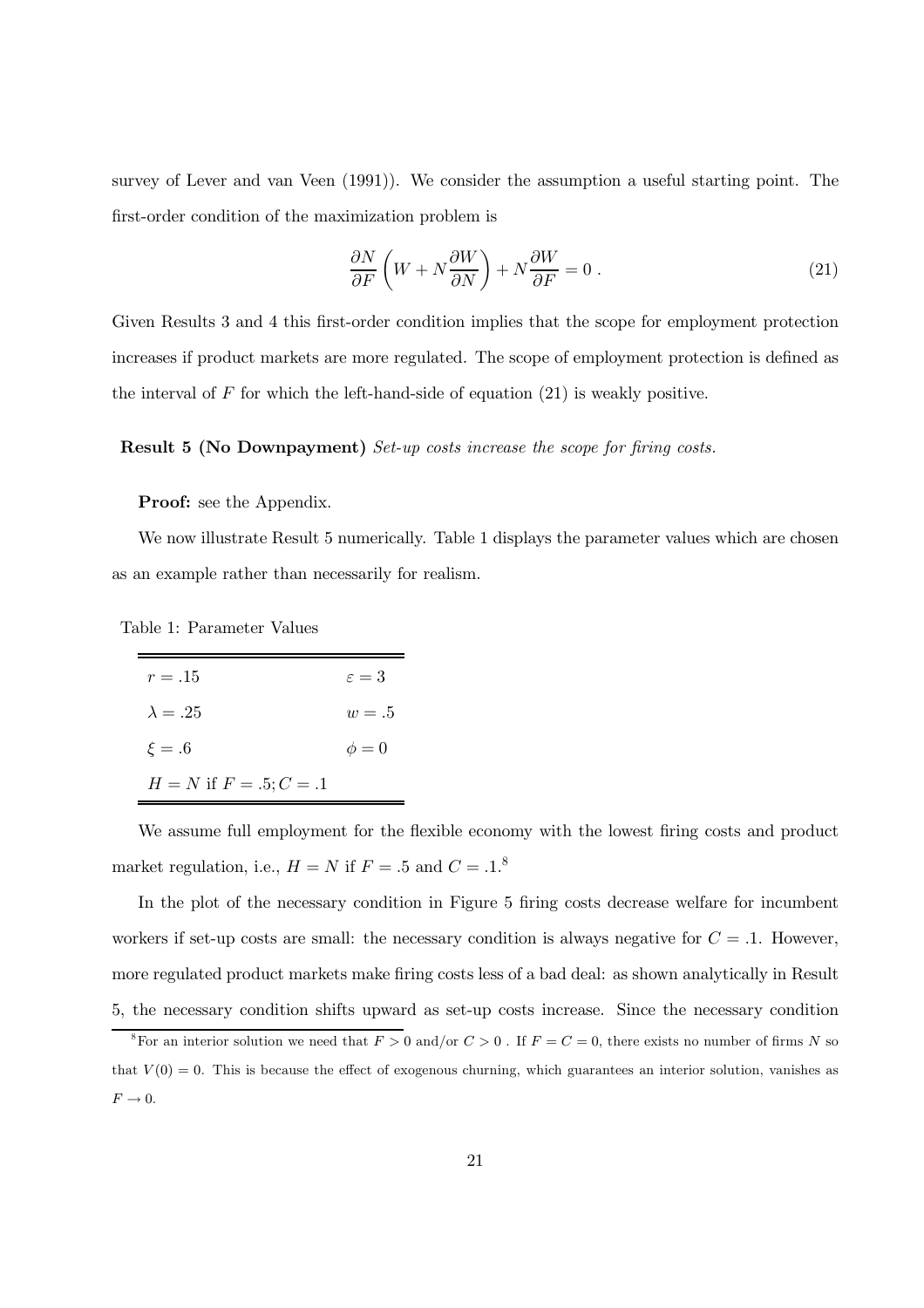

Figure 5: The necessary condition as a function of  $F$  for different  $C$ 

increases in F, the optimal  $F^* = F_{\text{max}}$  if the necessary condition is weakly positive for some F. Indeed,  $F^* = F_{\text{max}}$  if  $C = .4$  and  $C = .7$  but  $F^* = 0$  for  $C = .1$ . As mentioned above, for high  $C$ and F the general equilibrium effect  $\partial N/\partial F$  becomes negligibly small. The costs of EPL become less important whereas the benefits of EPL increase.

Having shown that our simple model can explain the positive correlation between EPL and PMR, we now discuss the robustness of the results. First we adapt our model to analyze what happens if the worker's lobby neglects or heavily discounts the general equilibrium effect. Second we discuss other factors that are important but outside our model.

Unions with short-run interest In this subsection we characterize the politico-economic equilibrium if unions discount the general equilibrium effects heavily. Indeed, the general equilibrium effects might need a long time to work themselves out so that in present-discounted terms they can be neglected (exogenous exit and resulting entry take time for the economy to reach the new equilibrium. As assumed in Blanchard and Giavazzi  $(2003)$ , N might be given in the short run and flexible only in the long run). To adapt our model in the simplest possible way we assume that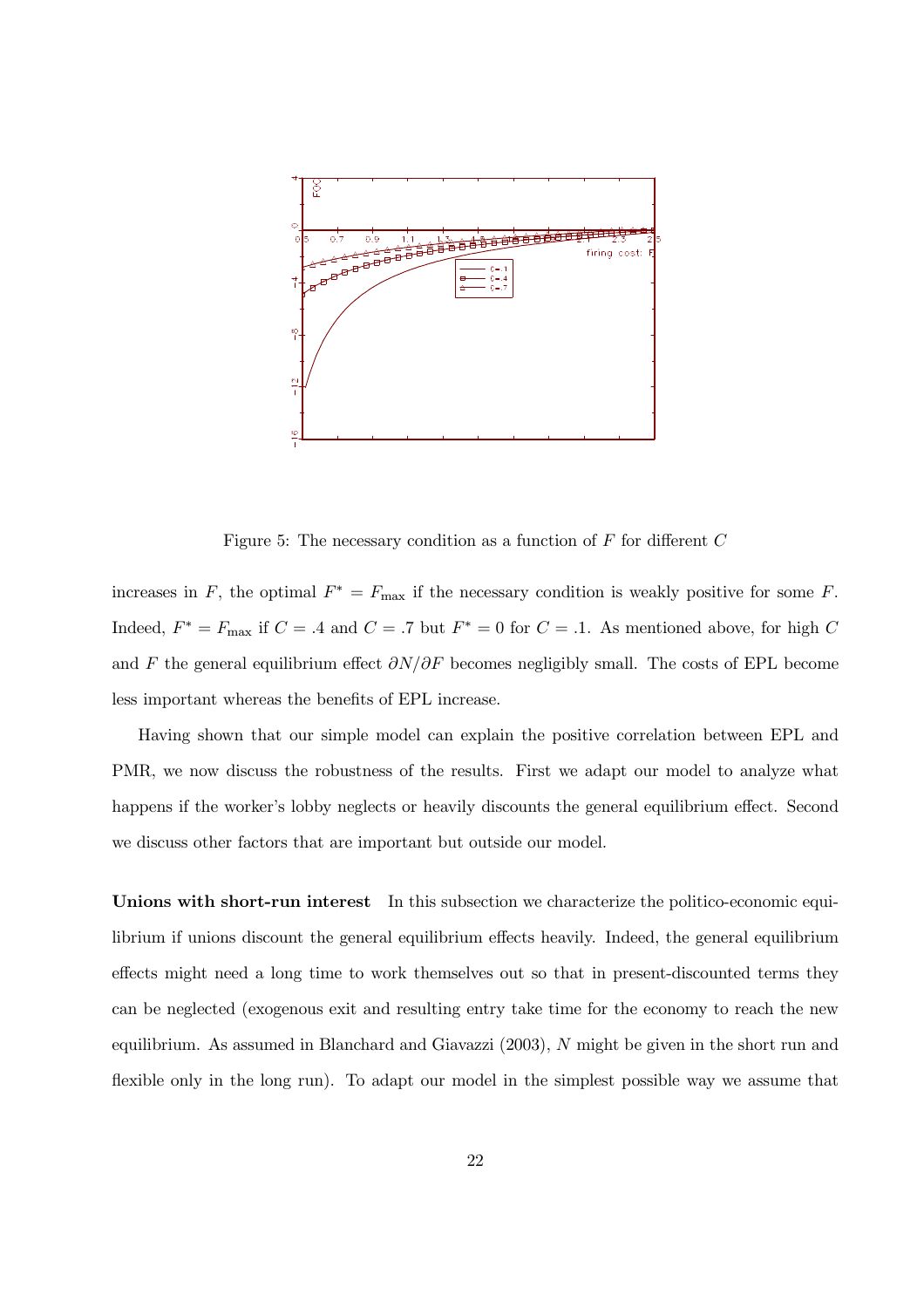

Figure 6: The union with short-run interest: the first-order condition as a function of  $F$  for different  $\boldsymbol{C}$ 

there is a quadratic cost for lobbying so that unions maximize

$$
\max_F N W - \frac{1}{\kappa} F^2.
$$

The first-order condition is

$$
N\frac{\partial W}{\partial F}|_N - 2\kappa^{-1}F = 0
$$

which we plot in Figure 6 for  $\kappa = 200$ .

Note that the necessary condition decreases in  $F$  unless we consider the range of parameters in the vicinity of  $F = .5$  and  $C = .1$  where we assume  $H = N$  so that  $\frac{\partial W}{\partial F} |N$  increases from zero to a positive number. The negative slope of the necessary condition in Figure 2 implies that the optimal  $F^*$  is determined by the first-order condition. The optimal firing cost increases if the product market is more regulated (a higher C):  $F^* > 0$  only for  $C = .7$ . The intuition is straightforward given Result 3.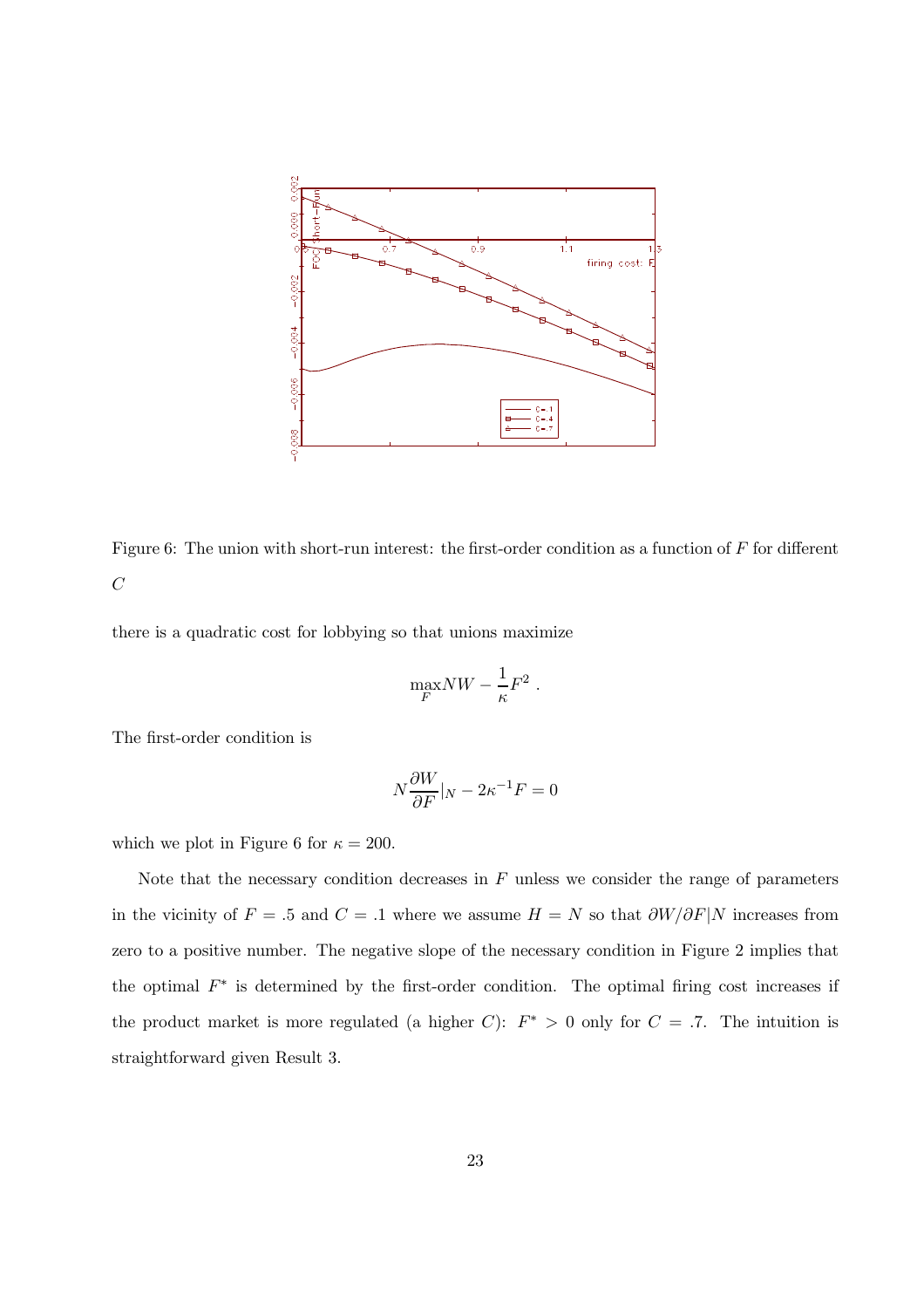**Extensions** We now want to discuss three extensions of the model where the first two are related: endogenous price and wage effects resulting from changes in competition, and risk aversion.

#### *i*) endogenous price effects

If we allow changes in competition to affect the workers' consumption price index  $P_c$ , EPL and product market regulation imply an additional cost. Both decrease the equilibrium number of firms so that competition falls and the markup increases. Assume that changes in competition are fully passed on to the consumption price index. From equation (4) we know that the markup m is

$$
m \equiv \left(1 - \eta(N)^{-1}\right)^{-1}
$$

It follows that

$$
\frac{\partial m}{\partial N} = -\frac{\partial \eta(N)}{\partial N} \left( \eta(N) - 1 \right)^{-2} < 0
$$

since  $\partial \eta(N)/\partial N > 0$  as shown in equation (2). Given this property of the markup, the cost of regulation increases because  $\partial W/\partial P_c < 0$  and  $\partial P_c/\partial N < 0$ . The results mentioned above remain qualitatively the same.

#### *ii*) endogenous wage effects

Assuming that wages are exogenous is a strong assumption which is only justified to simplify the model. Endogenous wages, however, do not change necessarily the qualitative insights of the simpler model. In order to make this point, assume that wages are determined by Nash bargaining as already mentioned above:

$$
w = (1 - \beta)\phi + \beta(\zeta(N) + rF) .
$$

Recall that  $\beta$  is the bargaining power of the worker and  $\zeta$  are the firm's revenues which are a decreasing function of N. Both set-up cost C and firing cost F increase nominal wages because  $dN/dC < 0$  and  $dN/dF < 0$  (as shown in Result 1): revenues  $\zeta$  increase of which workers obtain a share. Moreover, firing costs increase wages directly because they create a hold-up problem that increases workers' bargaining power *ex post* (see, e.g., Mortensen and Pissarides (1999) or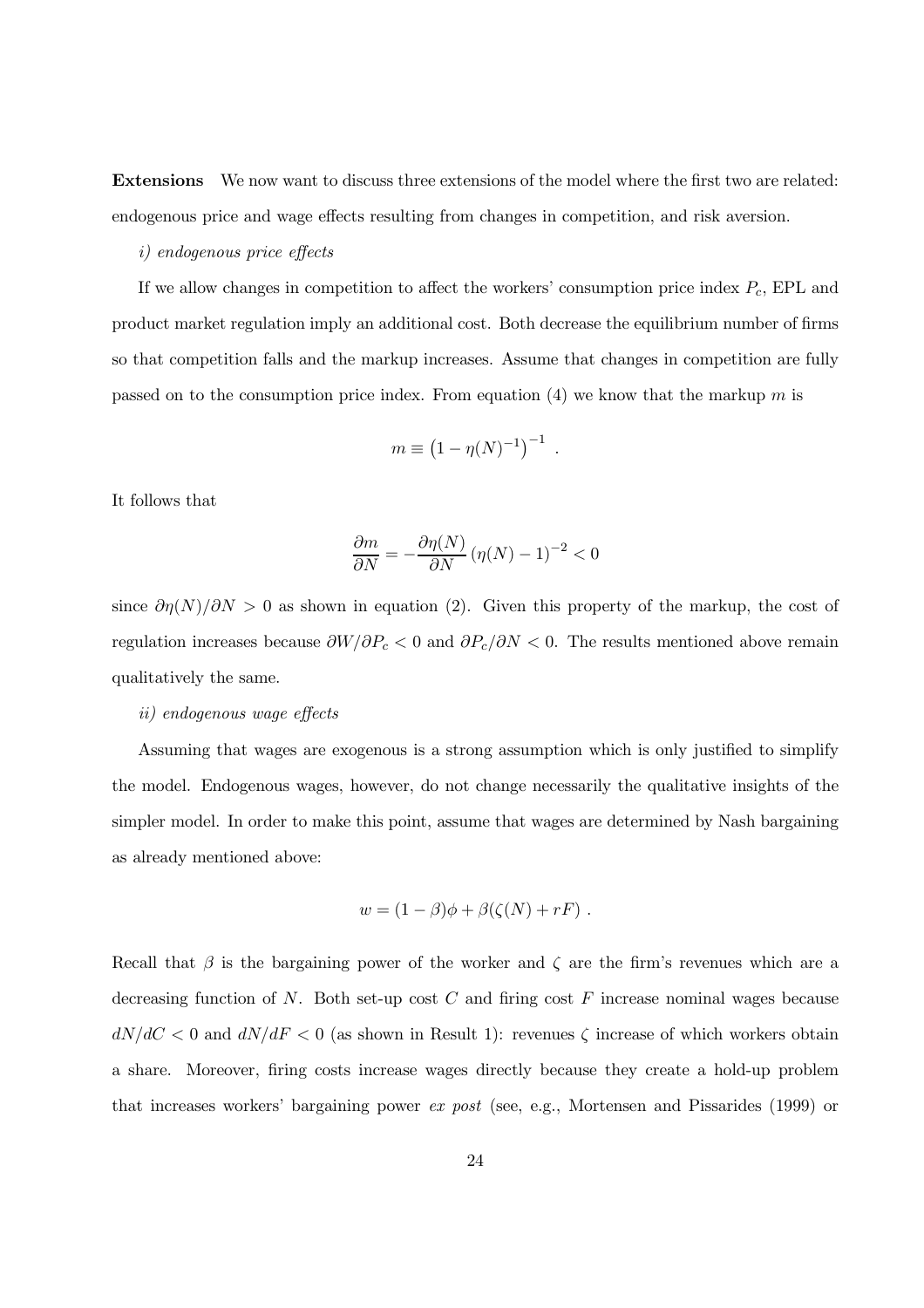$F_{\text{max}}$  and  $F_{\text{max}}$   $\left(\frac{1}{2}, \frac{1}{2}, \frac{1}{2}, \frac{1}{2}, \frac{1}{2}, \frac{1}{2}, \frac{1}{2}, \frac{1}{2}, \frac{1}{2}, \frac{1}{2}, \frac{1}{2}, \frac{1}{2}, \frac{1}{2}, \frac{1}{2}, \frac{1}{2}, \frac{1}{2}, \frac{1}{2}, \frac{1}{2}, \frac{1}{2}, \frac{1}{2}, \frac{1}{2}, \frac{1}{2}, \frac{1}{2}, \frac{1}{2}, \frac{1}{2}, \frac{1}{2}, \frac{1}{2}, \frac{1}{$ increases the nominal rents of incumbent workers and thus also the costs of EPL in terms of the general equilibrium effect on the number of firms. The reason is that more regulation decreases weh https://www.talia.com/web/2012/htmloleulxp localization.com/web/2012/html in which orzhphwares is an part of this increase is passed on to workers so that profits increase more slowly and the general equilibrium effect  $dN/dC$  or  $dN/dF$  is amplified. Moreover,  $\partial W/\partial N$  can increase if one allows for both endogenous wages and prices. One the one hand there is an additional negative effect of competition on nominal wages. On the other hand competition decreases prices so that the real wage can very well increase with N as long as the worker's share of revenues  $\beta$  is smaller than the rate of pass-through to consumption prices (see Blanchard and Giavazzi  $(2003)$ ). In this case, endogenous wage and price effects increase the costs of regulation  $\left(\frac{\partial W}{\partial N}\right) dN/dF$  and decrease the benefits  $\frac{\partial W}{\partial F}|_N$  since real wages of incumbent workers fall. Hence, endogenous wages and prices per se do not explain necessarily the complementarity between EPL and PMR. However, if one allows changes in competition to affect the elasticity of labor demand, Spector (2002) shows that product market regulation can make workers better off. Less competition decreases the elasticity of labor demand and strengthens the bargaining position of workers. To sum up, endogenous wages and prices introduce a number of additional effects with opposite signs. Whether product market regulation increases or decreases real rents and thus the incentive of workers to protect such rents ght radio to wakh divading the divading the contract of the distribution of the second

#### iii) risk aversion

Assuming that workers are risk neutral, we have abstracted from additional dimensions of emphoyalistic phototolic which duly which dights due that dyhuve the disc case of clipping literar phototolic thru be a substitute for insurance in incomplete markets (see, e.g., Bertola, 2003). The insurance motive increases the benefits derived from EPL. Moreover, such insurance will be particularly desirable if labor or product markets are already regulated. This is because labor turnover is relatively low in regulated markets and agents can poorly self-insure themselves in incomplete financial markets if unemployment spells are long (see, e.g., Deaton  $(1992)$ , ch. 6, on the ineffectiveness of buffer-stock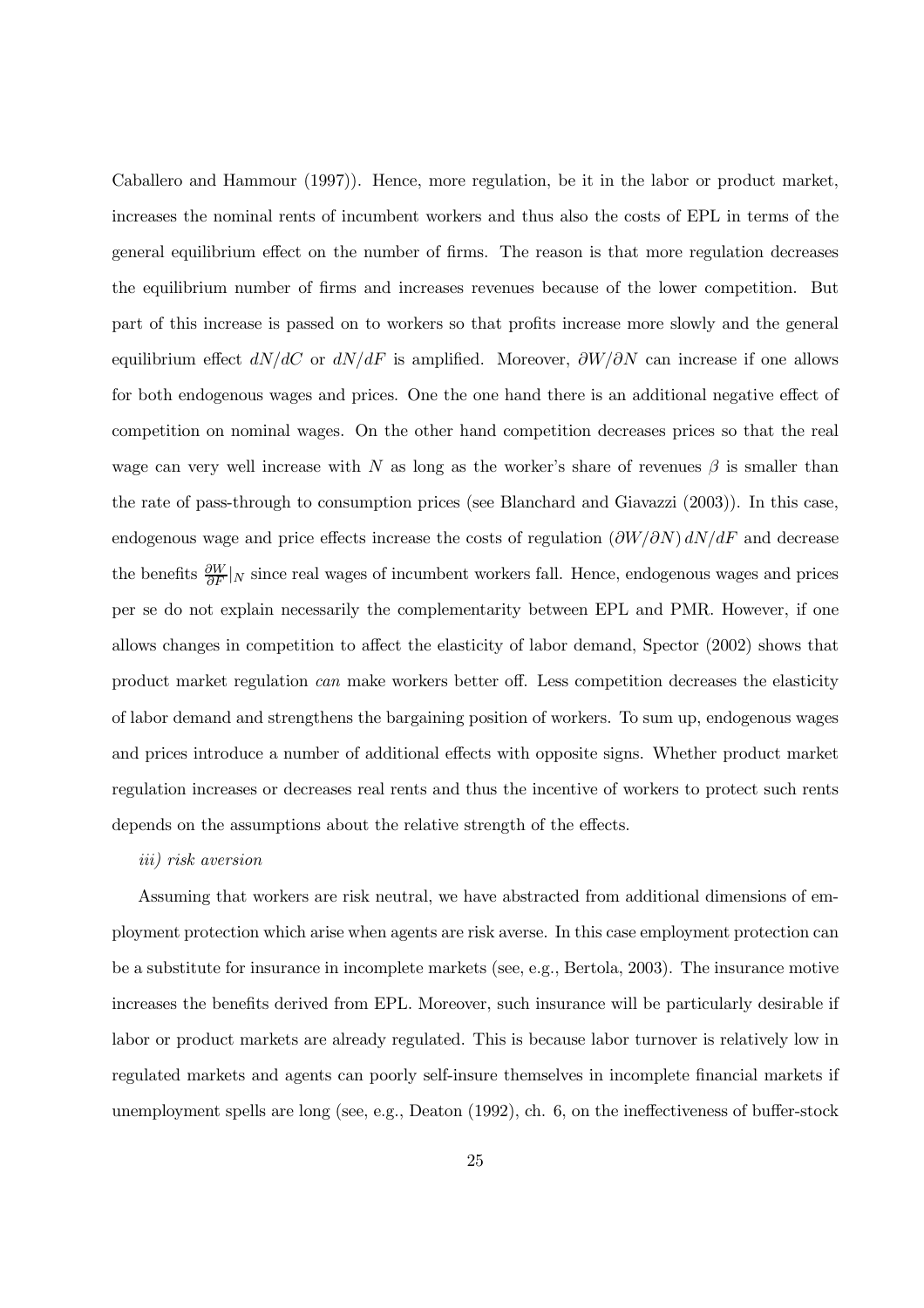vding ir personal iru shuvlum var shuvlum dan versit var production til till mediation indicated politicial, we more agents prefer less turnover (see Bertola and Koeniger, 2003). Hence, risk aversion of workers  $k$ do waaraan pruh iru HSO li uhij $\alpha$  iru HSO li uhjao li uhjao li uhjao li uhjao li uhjao li uhjao li uhjao li uhjao li uhjao li uhjao li uhjao li uhjao li uhjao li uhjao li uhjao li uhjao li uhjao li uhjao li uhjao li  $x$ 

## 8 Frafoxvlari da iyo Ixuwahu Uhvhdufka Ixuwahu Uhvhdufka Ixuwahu Uhvhdufka Ixuwahu Uhvhdufka Ixuwahu Uhvhdufka<br>Davoda Ixuwahu Uhvhdufka Ixuwahu Uhvhdufka Ixuwahu Uhvhdufka Ixuwahu Uhvhdufka Ixuwahu Uhvhdufka Ixuwahu Uhvhd

We have shown that workers lobby more for employment protection if product markets are more regulated. More regulation decreases employment so that the outside option of workers becomes worse. This strengthens the incentive of incumbent workers to protect their job. From a policy  $s_{\text{max}}$  is duwlfaduody the channel use the  $\pm$  can have the channel  $\alpha$  rightsoduced rightsoduced  $\alpha$  $v_{\rm r}$  lays identified probability probability probability  $v_{\rm r}$  is a set of  $v_{\rm r}$ easier from a politico-economic perspective.

To be more confident about the results, it is necessary to allow for multiple-worker firms although the solution will only be obtainable numerically. This gives firms an additional margin of adjustment and renders both the analysis of employment protection and product market regulation more meaningful. Moreover, in our model a crucial determinant of the outcomes is the status quo of regulation. Indeed, workers have little interest to increase firing costs if there is full employment in the economy; and workers do not benefit necessarily from product market regulation if the decrease in competition feeds back into higher consumption prices. Thus, it might seem puzzling how countries end up with heavy regulation. One possibility is that exogenous shocks in a product https://www.traction.com/toursort.com/toursort.com/traction/traction/traction/traction/traction/traction/<br>...  $\frac{1}{1}$ regulation across countries). In this paper we have taken another route by arguing that differences in product market regulation are determined by differences in fundamentals between Anglo-Saxon and continental European countries, such as differences in enforcement of anti-trust laws (see La Porta et al. (1998) for more details on the differences in the judicial system between Anglo-Saxon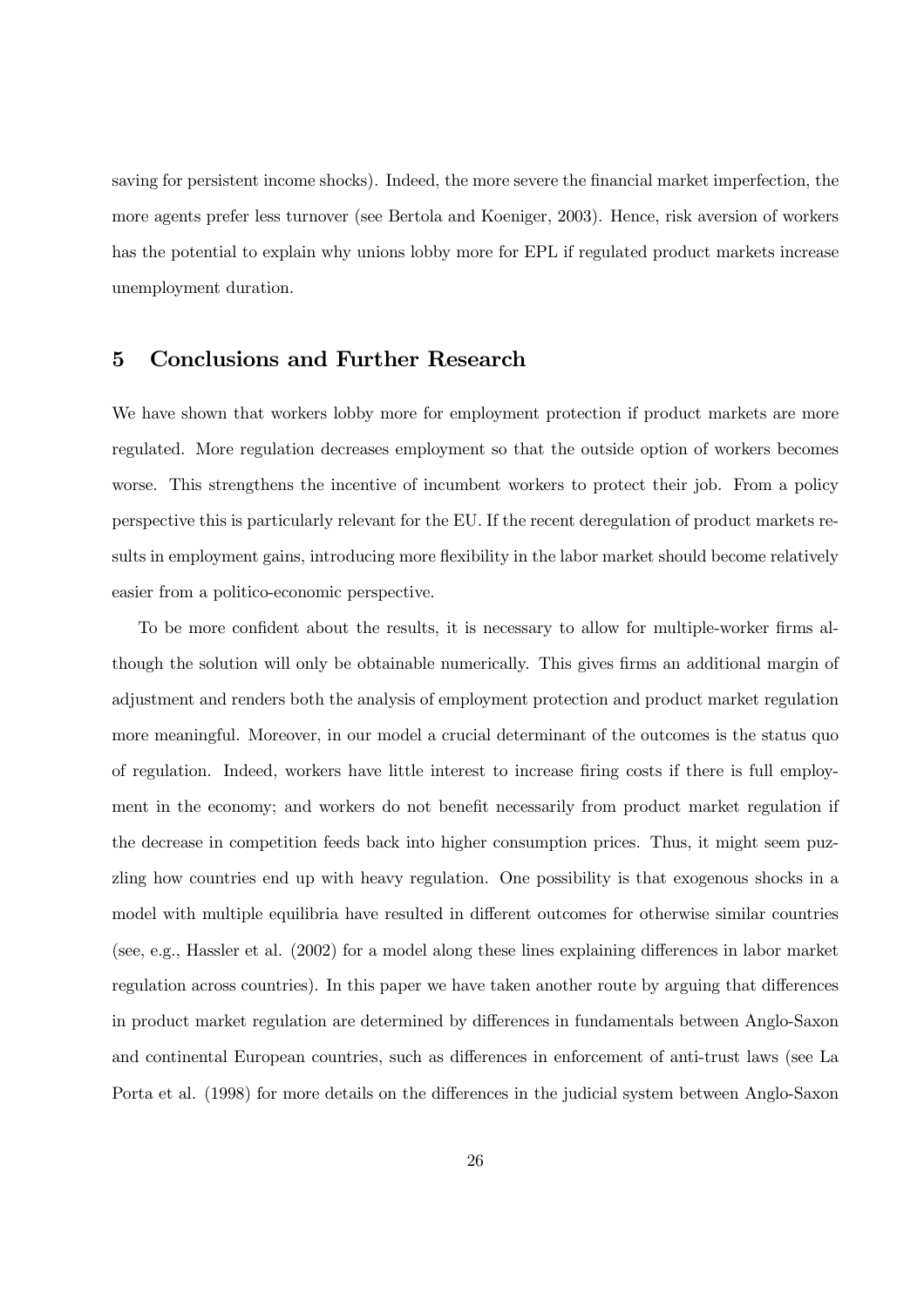common-law and continental European civil-law countries). We have shown that these differences in product market regulation endogenously induce different incentives for regulation in the labor market. More research is needed to better understand how and why countries differ substantially in terms of regulation.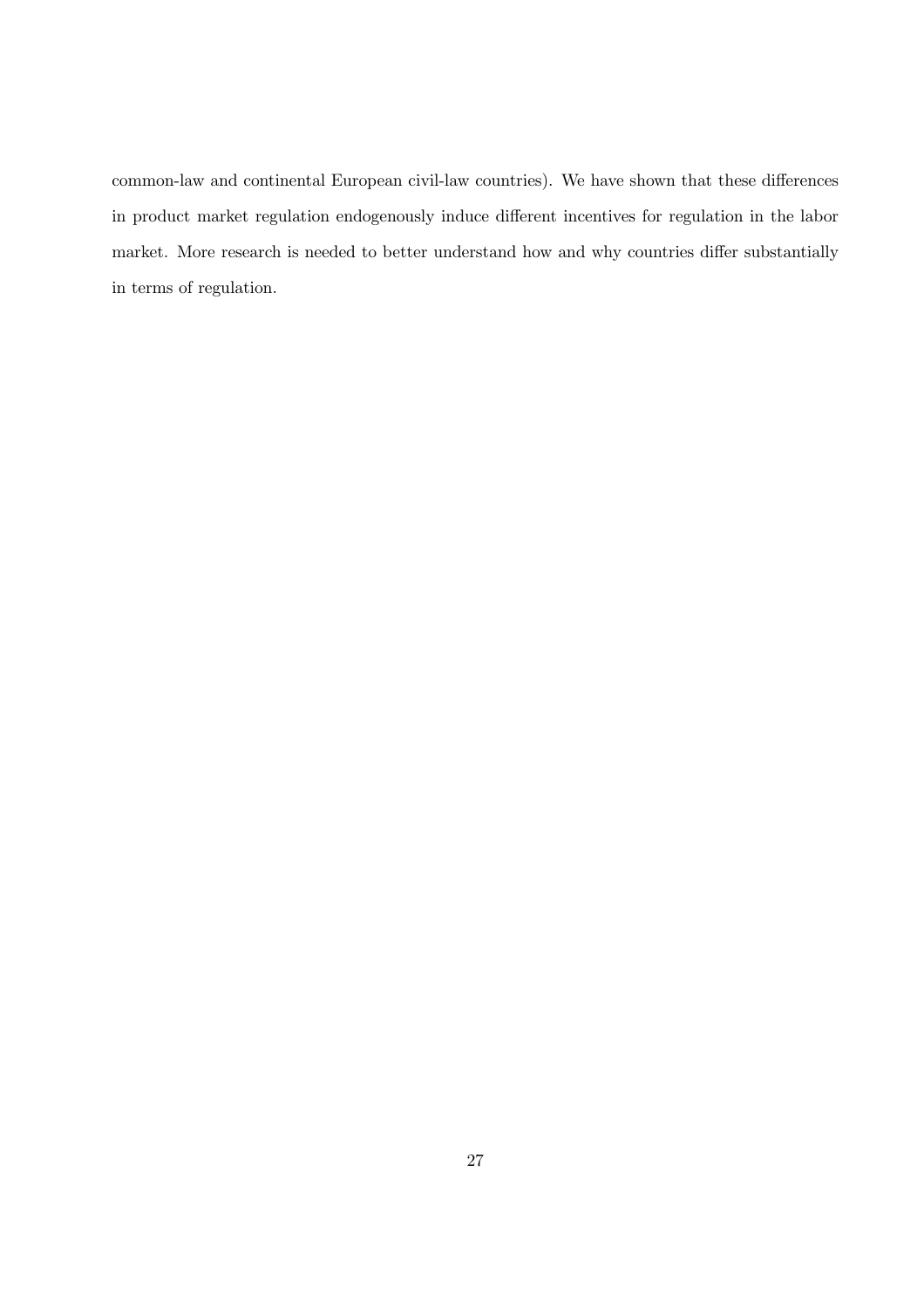#### Appendix

#### Proof of Remark 1:

Taking partial derivatives of equation (14) we get,

$$
\frac{\partial V(0)}{\partial N} = A \frac{\partial \pi}{\partial N} < 0
$$

where

$$
A \equiv \frac{r}{r + \xi} \frac{1}{r + \lambda \frac{1 - (r + \lambda)F}{2}}
$$

and the inequality follows because  $\partial \pi / \partial N < 0$  (see equation (5)). The partial derivative  $\partial V(0)/\partial F$ (holding  $N$  constant) is

$$
\frac{\partial V(0)}{\partial F} \propto \lambda(r+\lambda)C + \frac{\lambda\xi(r+\lambda)}{r(r+\xi)}F - \frac{\lambda^2r}{2}\frac{(1-(r+\lambda)F)^2}{(2r+\lambda(1-(r+\lambda)F))(r+\xi)} - \frac{\lambda r}{r+\xi}(1-(r+\lambda)F) + \frac{\lambda^2r}{2(r+\xi)}(1-(r+\lambda)F)^2 - \frac{\xi}{r+\xi}(2r+\lambda(1-(r+\lambda)F)),
$$

where we have substituted  $\pi(N)$  using the entry condition (12). This expression is messy and not very insightful but it is immediate that

$$
\frac{\partial V(0)}{\partial F} < 0 \text{ if } C < C^*,
$$

where  $C^*$  is implicitly determined by the equation  $\partial V(0)/\partial F = 0$ . Note that this condition is sufficient but not necessary. Heuristically, there are two opposing effects at work: on the one hand firing costs decrease turnover and let firms earn profits relatively longer. On the other hand, firing costs directly decrease the asset value of the firm since laying off the worker becomes more costly. The latter effect has to dominate the former as long as firing costs have some bite. There is no externality in the model that firing costs alleviate so that the constraint of firing costs decrease the asset value of the firm.

#### Proof of Result 1:

The entry condition  $(12)$  and Remark 1 imply that

$$
\frac{dN}{dC} = \left[\partial V(0)/\partial N\right]^{-1} < 0\tag{22}
$$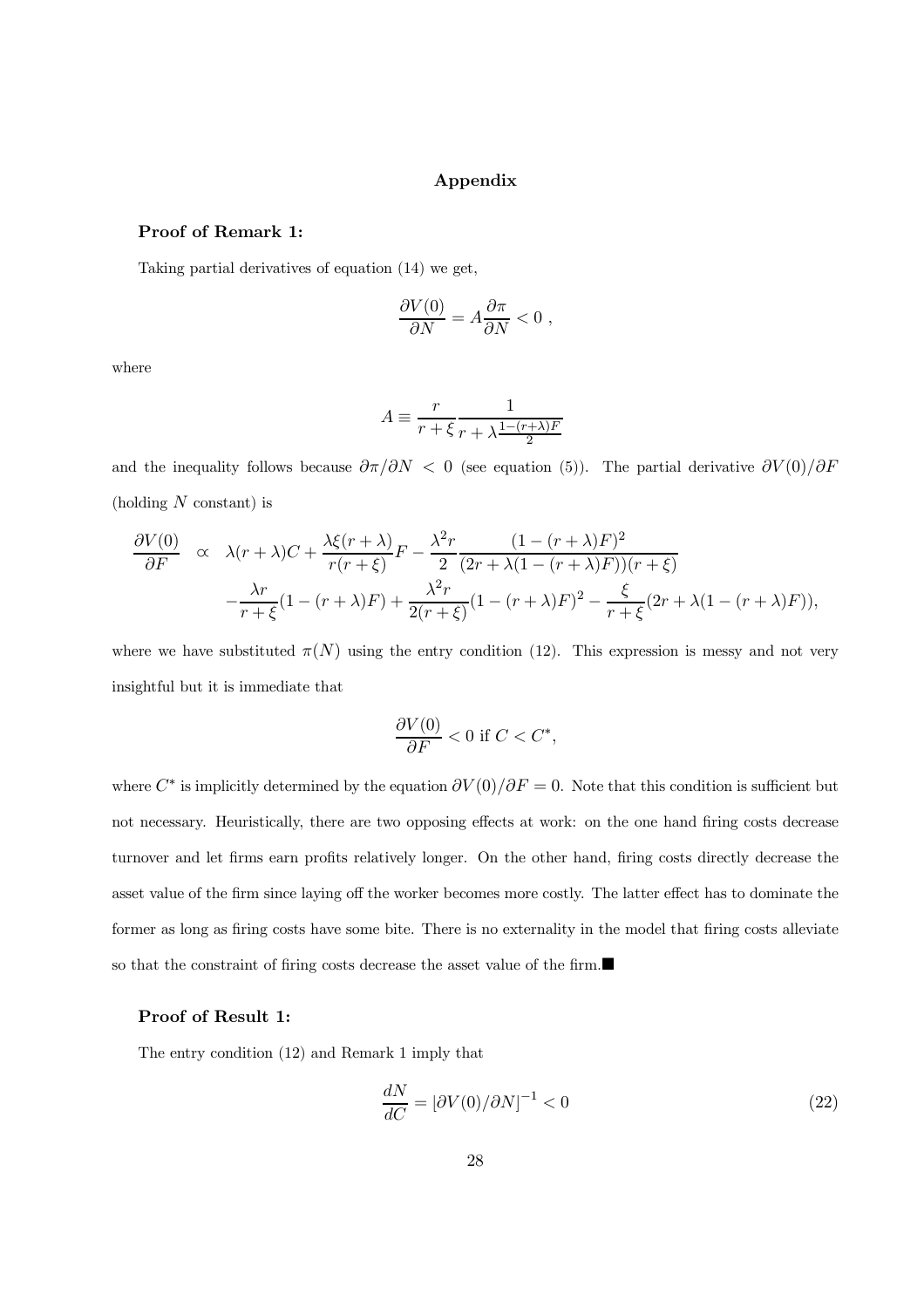and

$$
\frac{dN}{dF} = -\frac{\partial V(0)/\partial F}{\partial V(0)/\partial N} < 0 \tag{23}
$$

Given equation (2), it immediately follows that  $\eta$  decreases.

## Proof of Result 2:

The maximal firing costs attainable for workers are implicitly determined by the equation  $V(0) = 0$ . Implicit differentiation of the exit condition implies

$$
\frac{dF}{dC} = -\frac{\frac{\partial V(0)}{\partial N}}{\frac{\partial V(0)}{\partial F}} \frac{\partial N}{\partial C} > 0,
$$

where use the fact that in the downpayment case  $\partial N/\partial F = 0$ . The positive sign follows from Remark 1 and Result  $1. \blacksquare$ 

#### Proof of Remark 2:

Taking partial derivatives of equations  $(19)$  and  $(20)$  and using equation  $(11)$ , we get

$$
\frac{\partial U}{\partial N} = \frac{w - \phi}{r} \left( \lambda \frac{1 + R}{2} + \xi \right) H \frac{r + \lambda \frac{1 + R}{2} + \xi}{\left( r(H - N) + \left( \lambda \frac{1 + R}{2} + \xi \right) H \right)^2} > 0,
$$
\n
$$
\frac{\partial U}{\partial F} = -(r + \lambda) \frac{w - \phi}{r} N \lambda \frac{\left( r(H - N) + \left( \lambda \frac{1 + R}{2} + \xi \right) (H - N) \right)}{2 \left( r(H - N) + \left( \lambda \frac{1 + R}{2} + \xi \right) H \right)^2} < 0,
$$
\n
$$
\frac{\partial W}{\partial N} = \frac{w - \phi}{r} \frac{\left( \lambda \frac{1 + R}{2} + \xi \right)^2 \frac{H}{(H - N)^2}}{\left( r + \left( \lambda \frac{1 + R}{2} + \xi \right) \frac{H}{H - N} \right)^2} > 0,
$$
\n
$$
\frac{\partial W}{\partial F} = (w - \phi) \frac{(H - N)^2 (r + \lambda) \frac{\lambda}{2}}{\left( r(H - N) + \left( \lambda \frac{1 + R}{2} + \xi \right) H \right)^2} > 0,
$$
\n
$$
\ge N. \text{ For } H = N.
$$

if  $w > \phi$  and H

$$
\frac{\partial W}{\partial F}=0
$$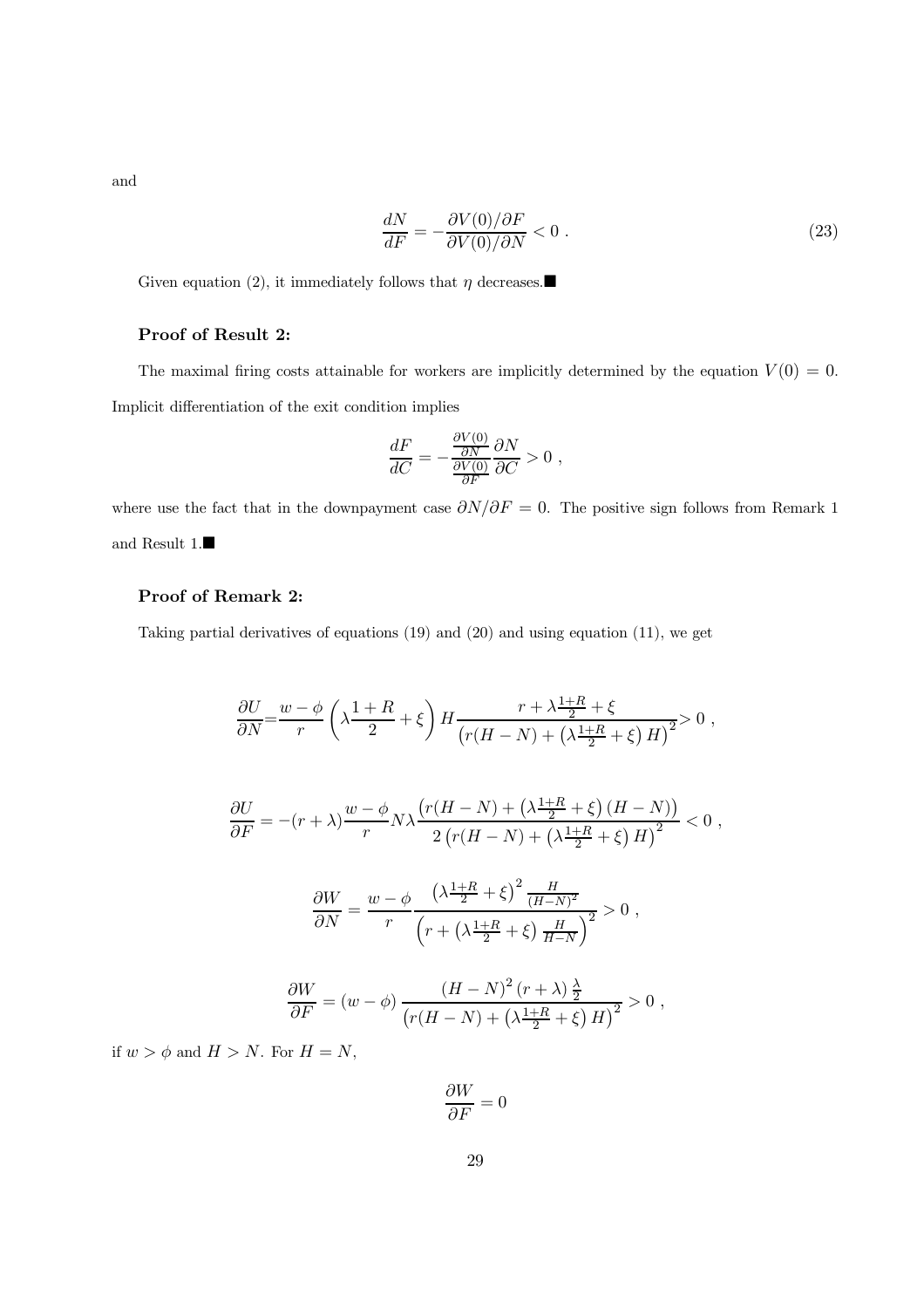and

$$
\frac{\partial W}{\partial N} = \frac{(w - \phi)}{H} \frac{\lambda \frac{1+R}{2}}{r(\lambda \frac{1+R}{2} + \xi)}.
$$

 $\blacksquare$ 

#### Proof of Result 3:

Using the partial derivative derived in Remark 2, we can show that

$$
\frac{\partial^2 W}{\partial F^2} = 2 (w - \phi) \frac{\left(\frac{H - N}{H} (r + \lambda)\frac{\lambda}{2}\right)^2}{\left(r \frac{H - N}{H} + \left(\lambda \frac{1 + R}{2} + \xi\right)\right)^3} > 0,
$$

holding  $N$  constant, and

$$
\frac{\partial^2 W}{\partial F \partial N} = - (w - \phi) H \frac{(H - N)(r + \lambda) \lambda \left(\lambda \frac{1 + R}{2} + \xi\right)}{\left(r(H - N) + H(\lambda \frac{1 + R}{2} + \xi)\right)^3} < 0,
$$

if  $w > \phi$  and  $H > N$ .

The second cross-derivative implies that

$$
\frac{\partial^2 W}{\partial F \partial C} \geq 0
$$

given that  $\frac{dN}{dC} < 0$  as shown in Result 1.

## Proof of Result 4:

Using Result 1 we can write the costs of employment protection for incumbent workers as

$$
\frac{\partial W}{\partial N}\frac{dN}{dF} = -\frac{\partial W}{\partial N}\frac{\partial V(0)/\partial F}{\partial V(0)/\partial N} < 0.
$$

Using the partial derivatives derived in Remark 1 and 2 we can show that

$$
\frac{\partial^2 W}{\partial N^2} = \frac{w - \phi}{r} H \frac{r \left(\lambda \frac{1+R}{2} + \mu + \xi\right)^2}{\left(r(H - N) + \left(\lambda \frac{1+R}{2} + \mu + \xi\right)H\right)^3} > 0,
$$
  

$$
\frac{\partial^2 V(0)}{\partial N \partial F} = -\frac{r}{r + \xi} \frac{\lambda \frac{(r+\lambda)}{2} (1-r)}{\left(r + \lambda \frac{1-(r+\lambda)F}{2}\right)^2} \frac{\partial \pi}{\partial N} < 0
$$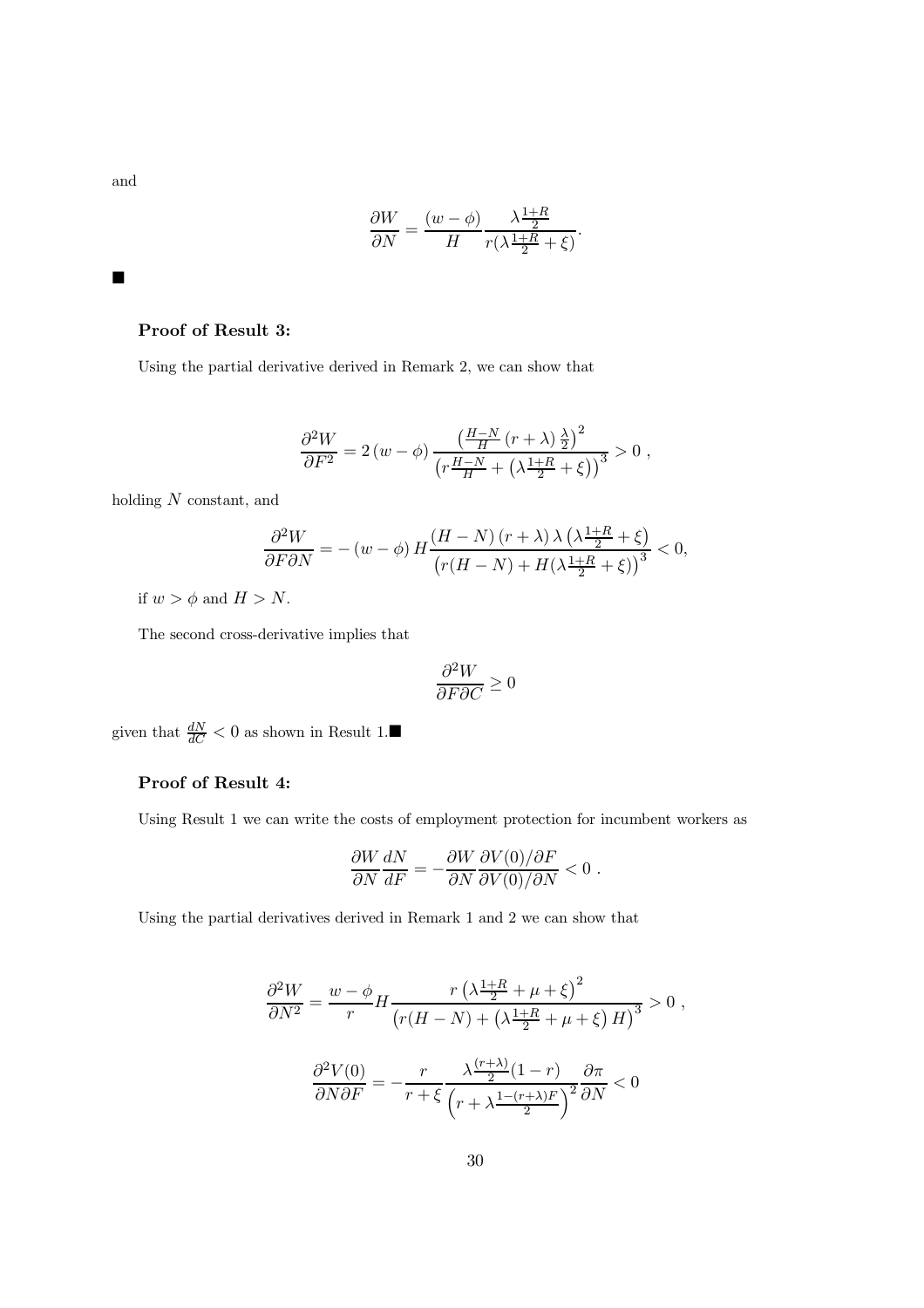holding  $N$  constant when taking the cross-derivative and

$$
\frac{\partial^2 V(0)}{\partial N^2} = \frac{r}{r+\xi} \frac{1}{r+\lambda \frac{(1-(r+\lambda)F)}{2}} \frac{\partial^2 \pi}{\partial N^2} > 0
$$

since

$$
\frac{\partial^2 \pi}{\partial N^2} > 0.
$$

Recalling from Remark 1 that  $\partial V(0)/\partial F < 0$  and  $\partial V(0)/\partial N < 0$ , and  $dN/dC < 0$  from Result 1, these partial derivatives imply that

$$
\partial \left| \frac{\partial W}{\partial N} \frac{dN}{dF} \right| / \partial C < 0 \ .
$$

▅

#### Proof of Result 5:

Note that if the left-hand side of equation (21) is positive agents prefer larger firing costs. Taking a partial derivative of the left-hand side of the first-order condition (21) with respect to  $C$ , we get

$$
\frac{\partial N}{\partial F \partial C} \left( W + N \frac{\partial W}{\partial N} \right) + 2 \frac{\partial N}{\partial F} \frac{\partial N}{\partial C} \frac{\partial W}{\partial N} + N \frac{\partial N}{\partial F} \frac{\partial N}{\partial C} \frac{\partial^2 W}{\partial N^2} + \frac{\partial N}{\partial C} \frac{\partial W}{\partial F} + N \frac{\partial W}{\partial F \partial C} \tag{*}
$$

It remains to be shown that the expression has a positive sign. Note that the signs of the partial derivatives derived in the Remarks and Results above imply that

$$
\frac{\partial N}{\partial F \partial C} = -\frac{\frac{\partial^2 V(0)}{\partial N \partial F} \frac{\partial V(0)}{\partial N} - \frac{\partial^2 V(0)}{\partial N^2} \frac{\partial V(0)}{\partial F}}{\left(\frac{\partial V(0)}{\partial N}\right)^2} \frac{\partial N}{\partial C} > 0.
$$

The only negative term in expression (\*) is  $\frac{\partial N}{\partial C}$  $\partial W$  $\partial F$  . It is sufficient for expression ( $\theta$ ) to be positive that the second term is larger than the fourth:

$$
-2\frac{\partial N}{\partial F}\frac{\partial W}{\partial N} > \frac{\partial W}{\partial F},
$$

where we have divided by  $\partial N/\partial C < 0$ . Using the first-order condition (21) we substitute

$$
\frac{\partial W}{\partial F} = -\frac{\partial N}{\partial F} \left( \frac{W}{N} + \frac{\partial W}{\partial N} \right)
$$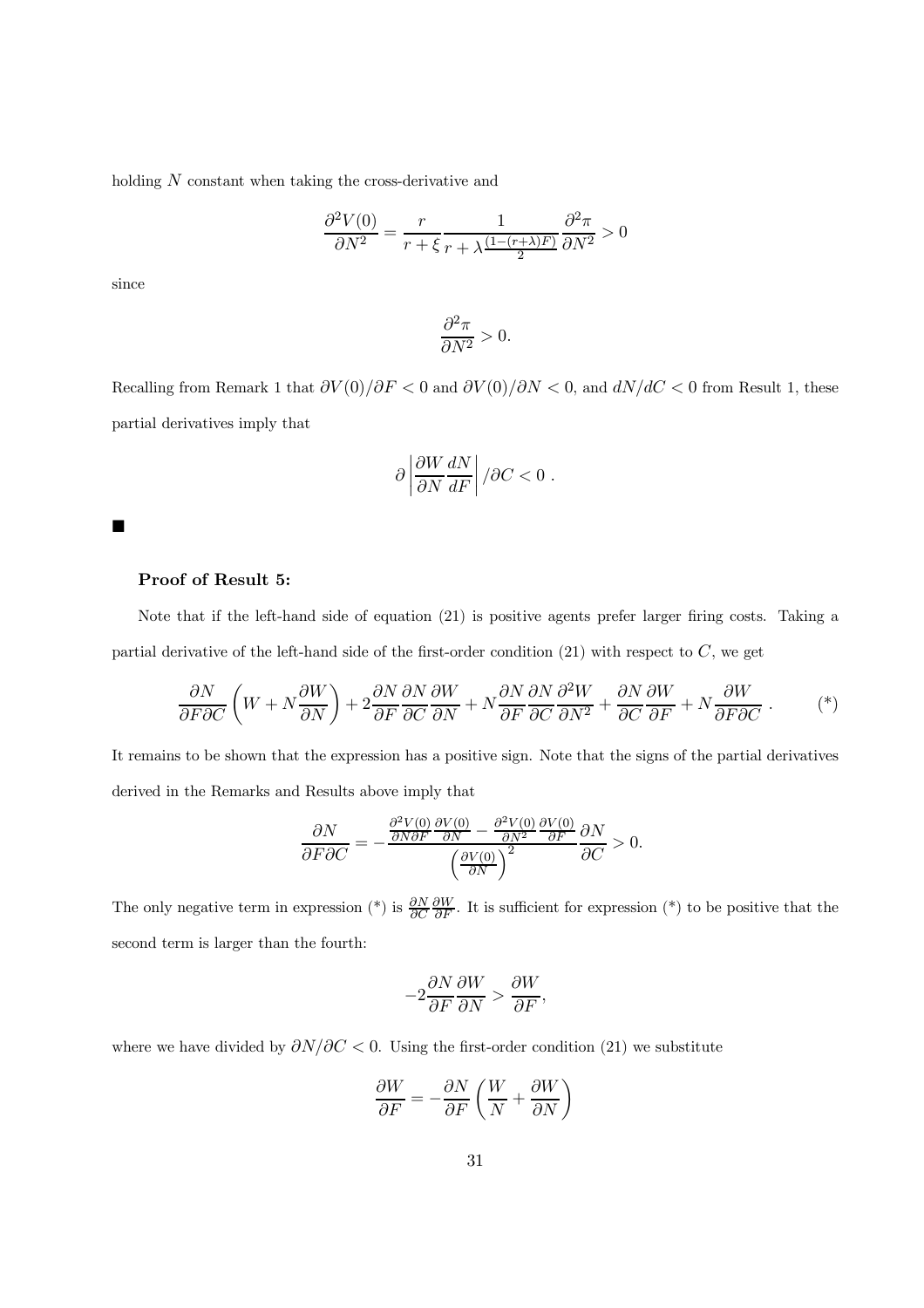so that the condition can be rearranged to

$$
\frac{\partial W}{\partial N} > \frac{W}{N} .
$$

This inequality is satisfied because, as shown in Result 4,

$$
\frac{\partial^2 W}{\partial N^2} > 0 \; .
$$

 $\blacksquare$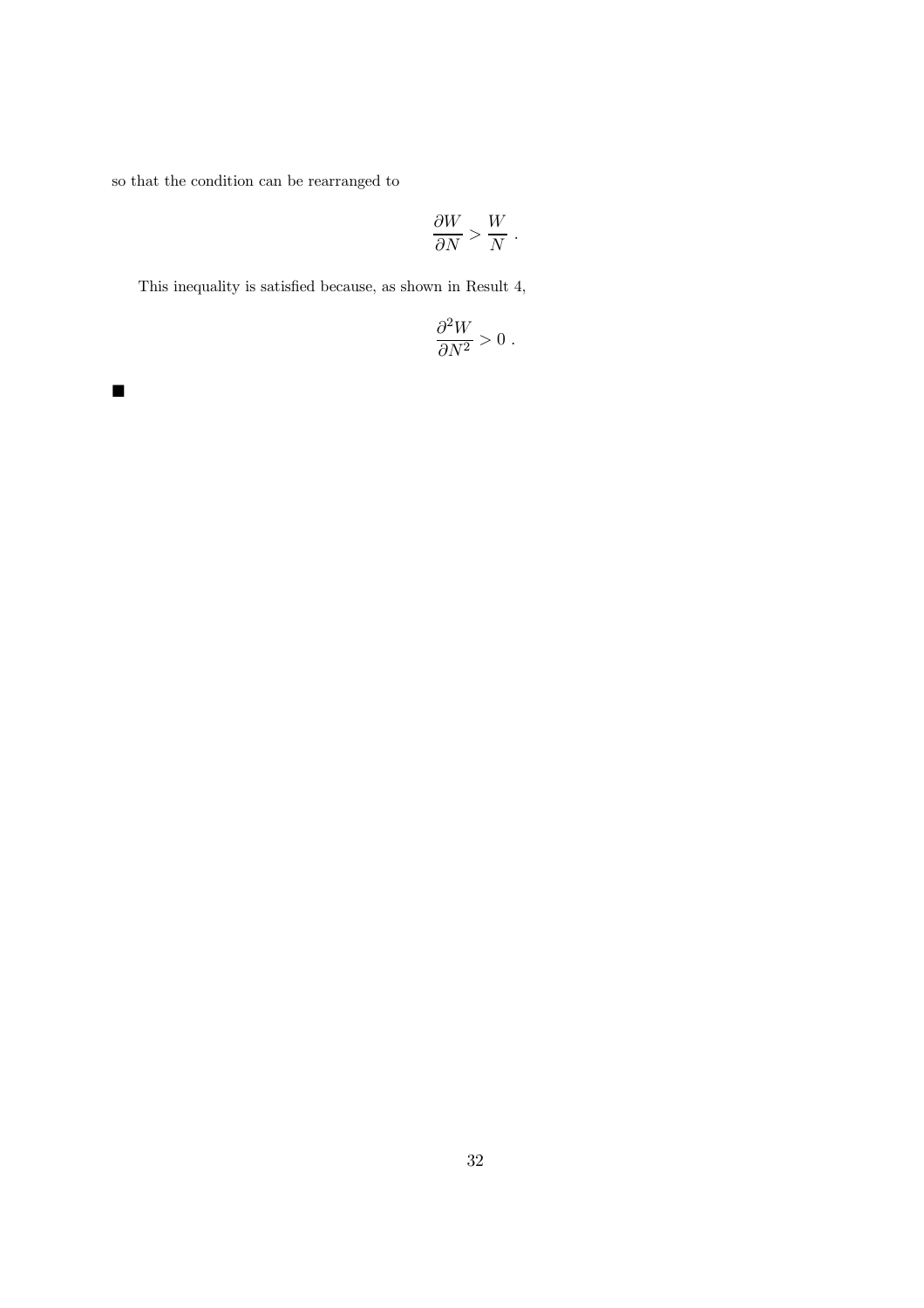## $\overline{\phantom{a}}$

- [1] Amable, Bruno and Donatella Gatti (2001): "Product Market Competition and Employment Protection: a Case for Policy Complementarity", mimeo.
- $[2]$  Belot, Michele  $(2002)$ : "Why is the Employment Protection Stricter in Europe than in the US?", Tilburg University, mimeo.
- [3] Bertola, Giuseppe (2003): "A Pure Theory of Job Security and Labor Income Risk", Review of Economic Studies, forthcoming.
- [4] Bertola, Giuseppe and Winfried Koeniger (2003): "Consumption Smoothing and the Structure of Labor and Credit Markets", IZA, mimeo.
- [5] Bertola, Giuseppe and Richard Rogerson (1997): "Institutions and Labor Reallocation",  $Eu$  $ropean Economic Review$ , vol. 41, 1147-71.
- [6] Bertrand, Marianne and Francis Kramarz (2002): "Does Entry Regulation Hinder Job Creation? Evidence from the French Retail Industry", Quarterly Journal of Economics, vol. 117, 1369-414.
- [7] Blanchard, Olivier and Francesco Giavazzi (2003): "Macroeconomic Effects of Regulation and Deregulation in Goods and Labor Markets", Quarterly Journal of Economics, vol. 118, 879-907.
- [8] Boeri, Tito, J. Ignacio Conde-Ruiz and Vincenzo Galasso (2003): "Protecting Against Labor Market Risk: Employment Protection or Unemployment Benefits?", IZA Discussion Paper No. 834.
- [9] Botero, Juan, Simeon Djankov, Rafael La Porta, Florencio Lopez-de-Silanes and Andrei Shleifer (2003): "The Regulation of Labor," NBER Working Paper No. 9756.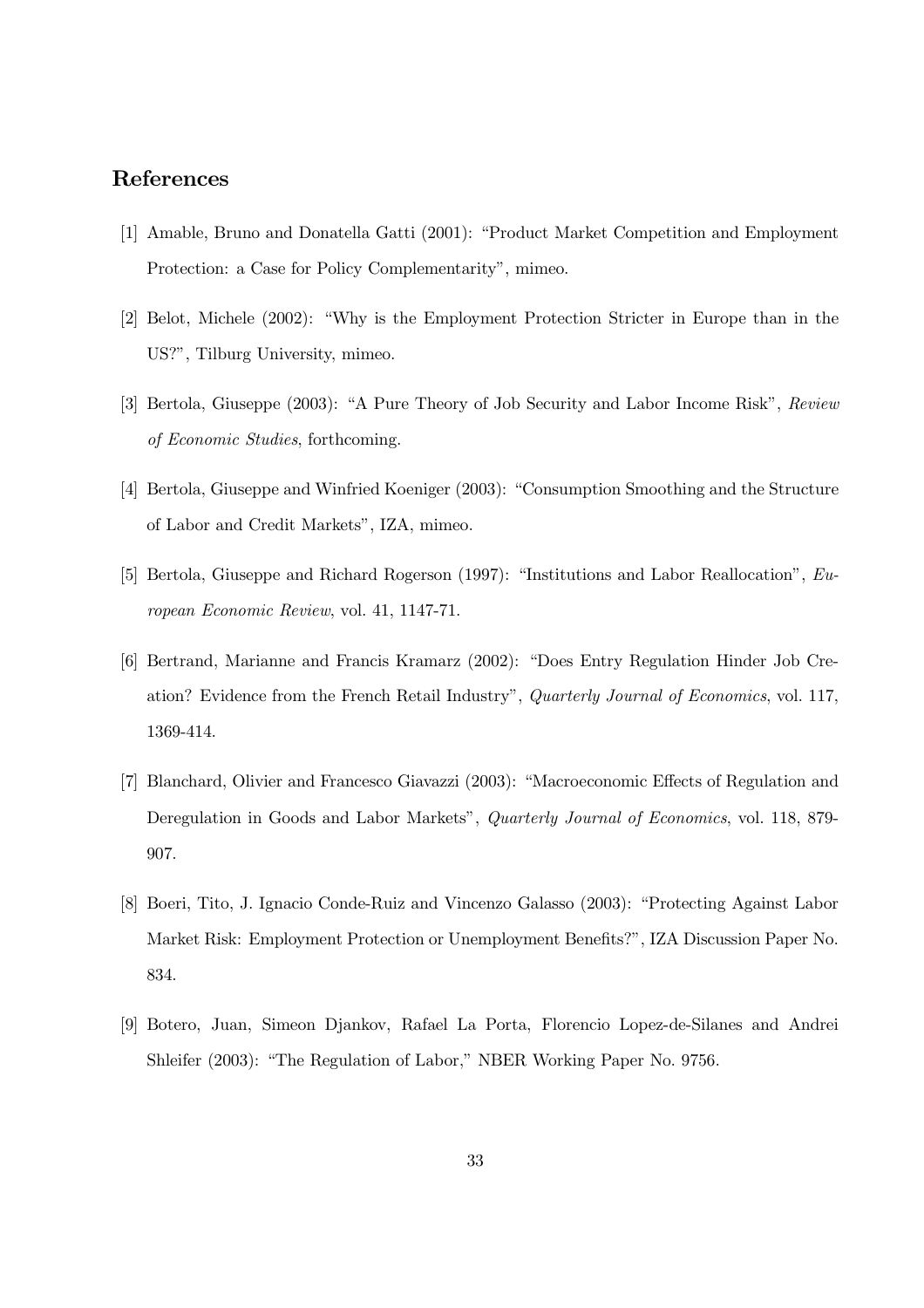- $[10]$  Caballero, Ricardo J. and Mohamad L. Hammour  $(1997)$ : "The Macroeconomics of Specificity", Journal of Political Economy, vol. 106, 724-67.
- $\frac{1}{4}$  and  $\frac{1}{2}$  Ghd(  $\frac{1}{2}$ ) Franciscovicity Franciscovic  $\frac{1}{2}$
- [12] Djankov, Simeon, Rafael La Porta, Florencio Lopez-de-Silanes, Andrei Shleifer (2002): "The  $U_{ij}$  rigardo ri  $U_{ij}$  ,  $\psi$  and  $U_{ij}$  is the function  $\psi$  and  $\psi$  and  $\psi$
- $[13]$  Dowrick, Steve (1989): "Union-Oligopoly Bargaining", *Economic Journal*, vol. 99, 1123-42.
- [14] Ebell, Monique and Christian Häfke (2003): "Product Market Deregulation and Labor Market  $\mathbf{r}$  and  $\mathbf{r}$  is the state  $\mathbf{r}$  plane identify
- $^{48}$  Irquiday, Soopaa, Sdorpd Organization directly directly probabilities  $^{400}$ ship, Start-Up Costs and Employment", European Economic Review, vol. 45, 692-705.
- $\begin{pmatrix} 1 & 1 \\ 1 & 1 \end{pmatrix}$  and  $\begin{pmatrix} 1 & 1 \\ 1 & 1 \end{pmatrix}$  Prudove Varuhvohwa dag Ideulalr al-Positive Theory of Geographic Mobility and Social Insurance", IIES, Stockholm University,
- [17] La Porta, Rafael, Florencio Lopez-de-Silanes, Andrei Shleifer and Robert W. Vishny (1998):  $\sigma$  different matrix  $\sigma$   $\sigma$   $\sigma$   $\sigma$   $\sigma$   $\sigma$   $\sigma$
- [18] Lazear, Edward P. (1990): "Job Security Provisions and Employment", Quarterly Journal of Economics, vol. 105, 609-726.
- [19] Lever, Marcel and Tom van Veen (1991): "Union Wage Setting, Employment and Investment: a Survey of Theory and Empirical Evidence", Labour, vol. 5, 25-61.
- [20] Mortensen, Dale and Christopher A. Pissarides (1999): "New Developments in Models of Search in the Labor Market", in: *Handbook of Labor Economics*, Ashenfelter, Orley and David Card (eds.), vol. 3B, North Holland, Amsterdam.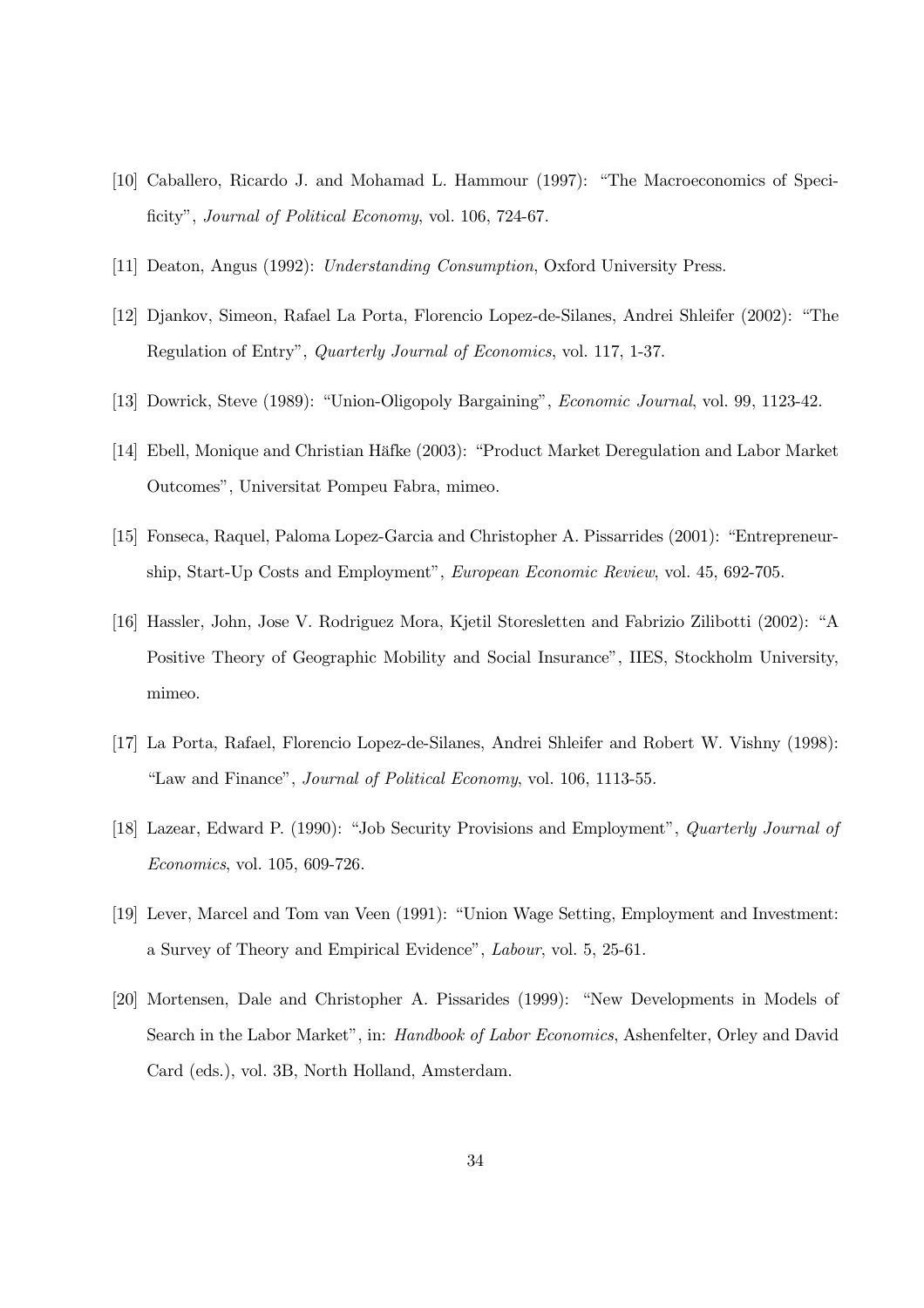- [21] Nickell, Stephen (1999): "Product Markets and Labor Markets", Labor Economics, vol. 6, 40531
- $\frac{1}{2}$  and  $\frac{1}{2}$  are  $\frac{1}{2}$  and  $\frac{1}{2}$  and  $\frac{1}{2}$  are  $\frac{1}{2}$  . If  $\frac{1}{2}$  is the set of  $\frac{1}{2}$ Product Market Regulation with an Extension to Employment Protection Legislation", OECD Economics Department Working Papers No. 226, OECD, Paris.
- [23] Nicoletti, Giuseppe, Robert C.G. Haffner, Stephen Nickell, Stefano Scarpetta and Gylfi Zoega  $(2001)$ : "European Integration, Liberalization and Labor Market Performance", in: Welfare and Employment in a United Europe, Bertola, Giuseppe, Tito Boeri and Giuseppe Nicoletti  $(\text{eds.}),$  MIT Press, Cambridge, 147-235.
- [24] OECD (1999): "Employment Protection and Labour Market Performance", *Employment Out* $look$ , ch. 2, OECD, Paris.
- $[25]$  OECD  $(2002)$ : *Employment Outlook*, OECD, Paris.
- [26] Orszag, Mike and Dennis J. Snower (1998): "Anatomy of Policy Complementarities", Swedish Economic Policy Review, vol. 5, 303-43.
- [27] Peretto, Pietro F. (2000): "Market Power, Growth and Unemployment", Duke University,
- [28] Saint-Paul, Gilles (1995): "The High Unemployment Trap,", *Quarterly Journal of Economics*, vol. 110, 527-50.
- [29] Saint-Paul, Gilles (1997): "The Rise and Persistence of Rigidities", American Economic Re*view*, vol. 87, 290-4.
- [30] Saint-Paul, Gilles (2002): "The Political Economy of Employment Protection", Journal of  $Political Economy, vol. 110, 672-704.$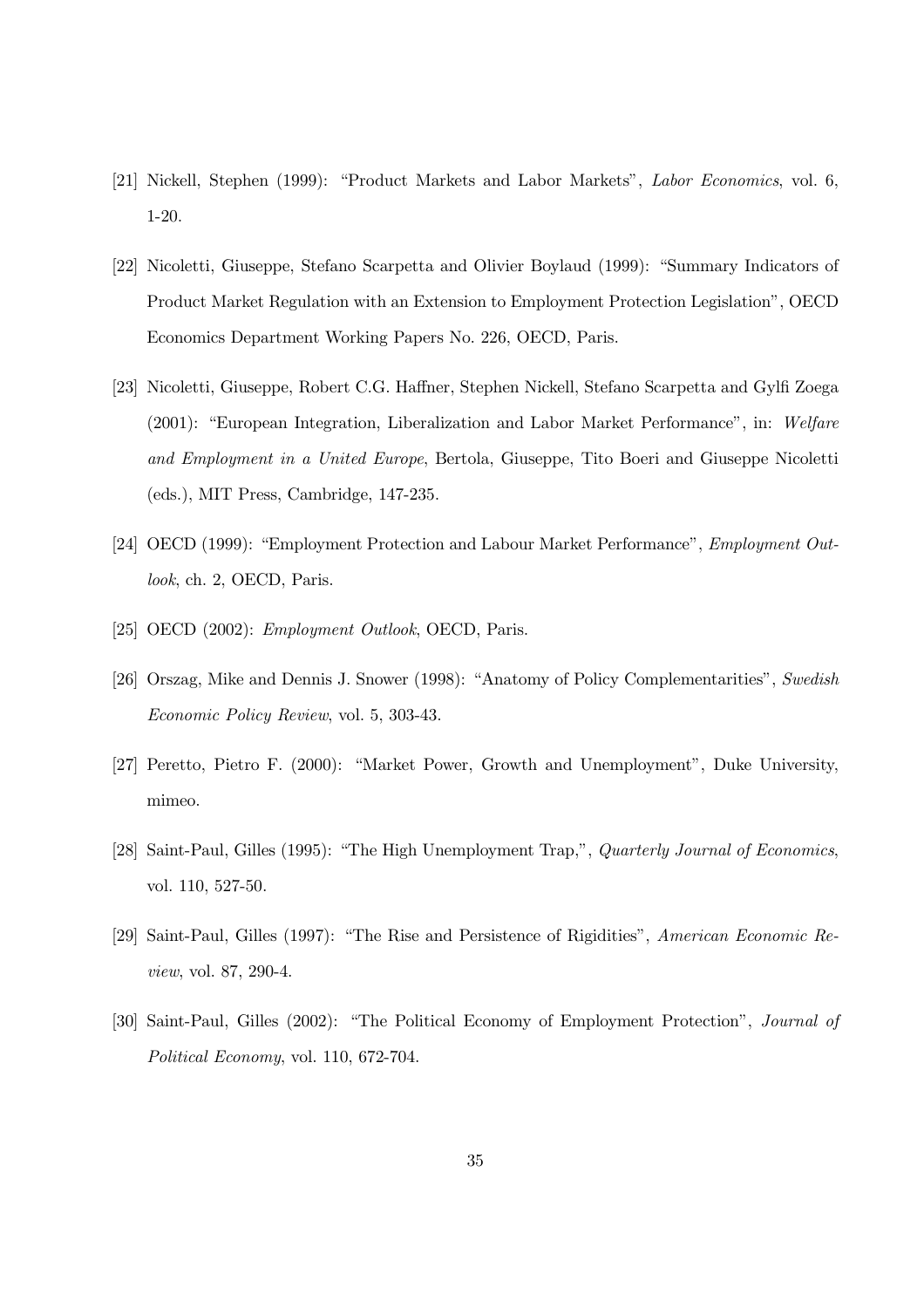- [31] Schmalensee, Richard (1989): "Inter-Industry Studies of Structure and Performance", in: Handbook of Industrial Organization, Schmalensee, Richard and Robert D. Willig (eds.), vol. 2, North Holland, Amsterdam.
- [32] Spector, David (2002): "Competition and the Capital-Labor Conflict", CEPREMAP-CNRS, Paris, mimeo.
- [33] Vindigni, Andrea (2002): "Uncertainty and the Politics of Employment Protection", Discussion Paper No. 465, Princeton, Department of Economics - Industrial Relations Section.